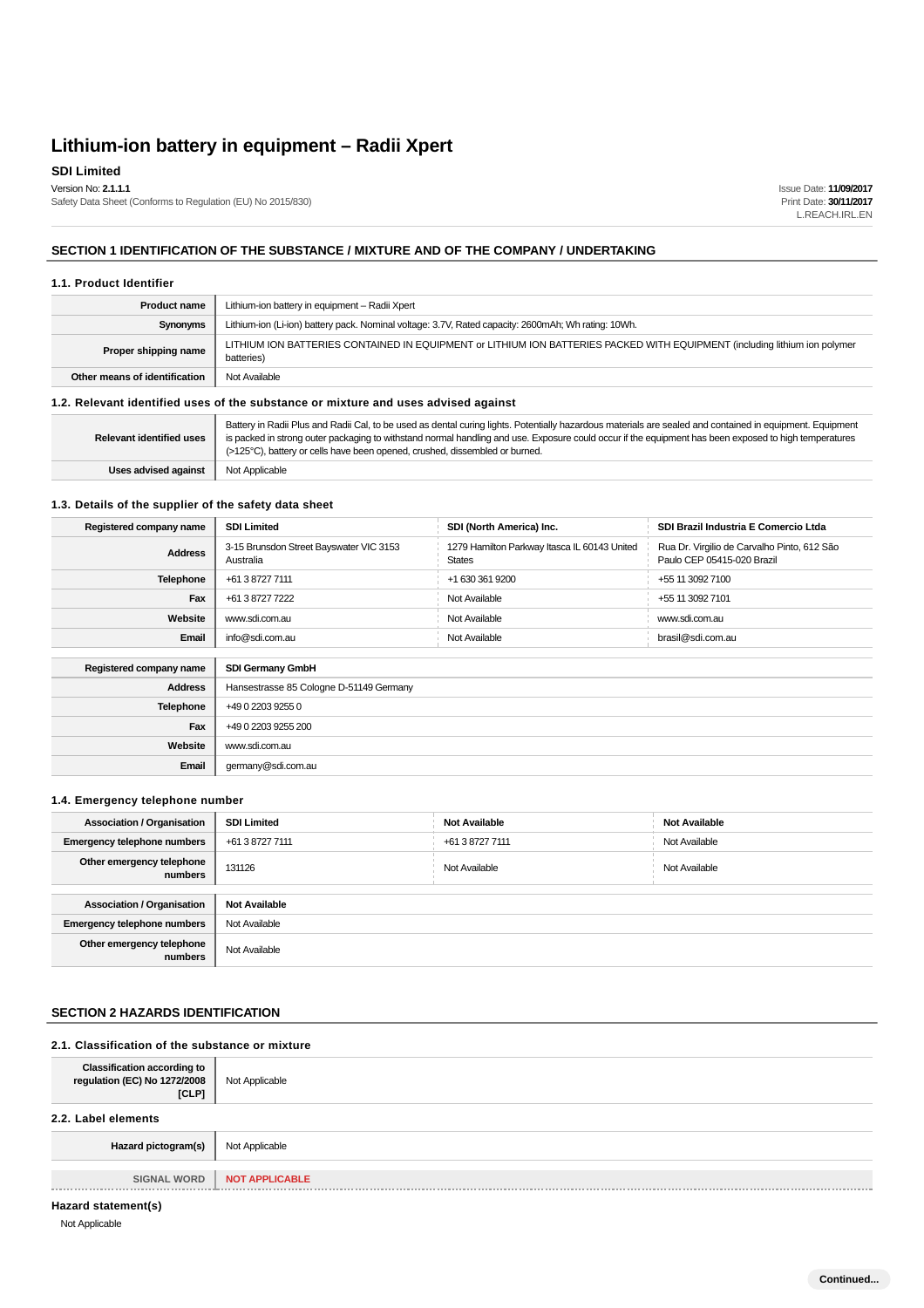### **Supplementary statement(s)**

## **Precautionary statement(s) Prevention** Not Applicable **Precautionary statement(s) Response** Not Applicable

## **Precautionary statement(s) Storage**

### **Precautionary statement(s) Disposal** Not Applicable

### **SECTION 3 COMPOSITION / INFORMATION ON INGREDIENTS**

#### **3.1.Substances**

### **3.2.Mixtures**

| Version No: <b>2.1.1.1</b>                                                                          |           |                                                                                   | Page 2 of 17                                                                                                                                                                                                                                                                                                                                     | <b>Issue Date: 11/09/201</b> |
|-----------------------------------------------------------------------------------------------------|-----------|-----------------------------------------------------------------------------------|--------------------------------------------------------------------------------------------------------------------------------------------------------------------------------------------------------------------------------------------------------------------------------------------------------------------------------------------------|------------------------------|
|                                                                                                     |           |                                                                                   | Lithium-ion battery in equipment - Radii Xpert                                                                                                                                                                                                                                                                                                   | Print Date: 30/11/201        |
|                                                                                                     |           |                                                                                   |                                                                                                                                                                                                                                                                                                                                                  |                              |
| Supplementary statement(s)                                                                          |           |                                                                                   |                                                                                                                                                                                                                                                                                                                                                  |                              |
| <b>EUH210</b>                                                                                       |           | Safety data sheet available on request.                                           |                                                                                                                                                                                                                                                                                                                                                  |                              |
| <b>Precautionary statement(s) Prevention</b><br>Not Applicable                                      |           |                                                                                   |                                                                                                                                                                                                                                                                                                                                                  |                              |
| <b>Precautionary statement(s) Response</b><br>Not Applicable                                        |           |                                                                                   |                                                                                                                                                                                                                                                                                                                                                  |                              |
| <b>Precautionary statement(s) Storage</b><br>Not Applicable                                         |           |                                                                                   |                                                                                                                                                                                                                                                                                                                                                  |                              |
| Precautionary statement(s) Disposal<br>Not Applicable                                               |           |                                                                                   |                                                                                                                                                                                                                                                                                                                                                  |                              |
| 2.3. Other hazards                                                                                  |           |                                                                                   |                                                                                                                                                                                                                                                                                                                                                  |                              |
| cadmium                                                                                             |           |                                                                                   | Listed in the European Chemicals Agency (ECHA) Candidate List of Substances of Very High Concern for Authorisation                                                                                                                                                                                                                               |                              |
| <b>SECTION 3 COMPOSITION / INFORMATION ON INGREDIENTS</b>                                           |           |                                                                                   |                                                                                                                                                                                                                                                                                                                                                  |                              |
| 3.1.Substances                                                                                      |           |                                                                                   |                                                                                                                                                                                                                                                                                                                                                  |                              |
| See 'Composition on ingredients' in Section 3.2                                                     |           |                                                                                   |                                                                                                                                                                                                                                                                                                                                                  |                              |
| 3.2.Mixtures                                                                                        |           |                                                                                   |                                                                                                                                                                                                                                                                                                                                                  |                              |
| 1.CAS No<br>2.EC No<br>3.Index No<br><b>4.REACH No</b>                                              | %[weight] | Name                                                                              | Classification according to regulation (EC) No 1272/2008 [CLP]                                                                                                                                                                                                                                                                                   |                              |
|                                                                                                     |           | <b>Battery Cell contains</b>                                                      |                                                                                                                                                                                                                                                                                                                                                  |                              |
| 1.12190-79-3<br>2.235-362-0<br>3. Not Available<br>4.01-2119974118-31-XXXX                          | $38$      | lithium cobaltate                                                                 | Not Applicable                                                                                                                                                                                                                                                                                                                                   |                              |
| 1.21324-40-3<br>2.244-334-7<br>3. Not Available<br>4.01-2119383485-29-XXXX                          | $3$       | lithium fluorophosphate                                                           | Metal Corrosion Category 1, Acute Toxicity (Oral) Category 4, Acute Toxicity (Dermal) Category 3, Skin<br>Corrosion/Irritation Category 1B, Serious Eye Damage Category 1; H290, H302, H311, H314 <sup>[1]</sup>                                                                                                                                 |                              |
| 1.96-49-1<br>2.202-510-0<br>3. Not Available<br>4.01-2119540523-46-XXXX                             | <6        | ethylene carbonate                                                                | Skin Corrosion/Irritation Category 2, Serious Eye Damage Category 1, Specific target organ toxicity -<br>single exposure Category 3 (respiratory tract irritation); H315, H318, H335, AUH019 <sup>[1]</sup>                                                                                                                                      |                              |
| 1. Not Available<br>2. Not Available<br>3. Not Available<br>4. Not Available                        | < 8       | chain carbonate                                                                   | Not Applicable                                                                                                                                                                                                                                                                                                                                   |                              |
| 1.7782-42-5<br>2.231-955-3<br>3. Not Available<br>4.01-2119486977-12-<br>XXXX 01-2119875125-36-XXXX | $20$      | graphite                                                                          | Eye Irritation Category 2A, Specific target organ toxicity - single exposure Category 3 (respiratory tract<br>irritation), Specific target organ toxicity - repeated exposure Category 2; H319, H335, H373 <sup>[1]</sup>                                                                                                                        |                              |
| 1.7439-92-1<br>2.231-100-4<br>3.082-013-00-1 082-014-00-7<br>4.01-2119513221-59-XXXX                | < 0.1     | lead                                                                              | Reproductive Toxicity Category 1A, Acute Toxicity (Inhalation) Category 2, Acute Toxicity (Dermal)<br>Category 1, Acute Toxicity (Oral) Category 2, Specific target organ toxicity - repeated exposure Category<br>2, Acute Aquatic Hazard Category 1, Chronic Aquatic Hazard Category 1; H360Df, H330, H310, H300,<br>H373, H410 <sup>[3]</sup> |                              |
| 1.7439-97-6<br>2.231-106-7<br>3.080-001-00-0<br>4.01-2119548380-42-XXXX                             | < 0.0005  | mercury (elemental)                                                               | Reproductive Toxicity Category 1B, Acute Toxicity (Inhalation) Category 2, Specific target organ toxicity -<br>repeated exposure Category 1, Acute Aquatic Hazard Category 1, Chronic Aquatic Hazard Category 1;<br>H360D, H330, H372, H410 <sup>[3]</sup>                                                                                       |                              |
|                                                                                                     |           | Note: other 25% includes<br>the below meterials:                                  |                                                                                                                                                                                                                                                                                                                                                  |                              |
|                                                                                                     |           | Al (Positive Base Film,<br>Cap, Can, Tab)                                         |                                                                                                                                                                                                                                                                                                                                                  |                              |
|                                                                                                     |           | Cu (Negative film base)                                                           |                                                                                                                                                                                                                                                                                                                                                  |                              |
|                                                                                                     |           | Ni (Tab, Terminal)                                                                |                                                                                                                                                                                                                                                                                                                                                  |                              |
|                                                                                                     |           | Fe (Terminal)<br>Resin (PP, PE, PET)<br>(Separator, Plastic, Parts,<br>Insulator) |                                                                                                                                                                                                                                                                                                                                                  |                              |
|                                                                                                     |           | Circuit Module contains                                                           |                                                                                                                                                                                                                                                                                                                                                  |                              |
| 1.7439-92-1<br>2.231-100-4<br>3.082-013-00-1 082-014-00-7<br>4.01-2119513221-59-XXXX                | < 0.1     | lead                                                                              | Reproductive Toxicity Category 1A, Acute Toxicity (Inhalation) Category 2, Acute Toxicity (Dermal)<br>Category 1, Acute Toxicity (Oral) Category 2, Specific target organ toxicity - repeated exposure Category<br>2, Acute Aquatic Hazard Category 1, Chronic Aquatic Hazard Category 1; H360Df, H330, H310, H300,<br>H373, H410 <sup>[3]</sup> |                              |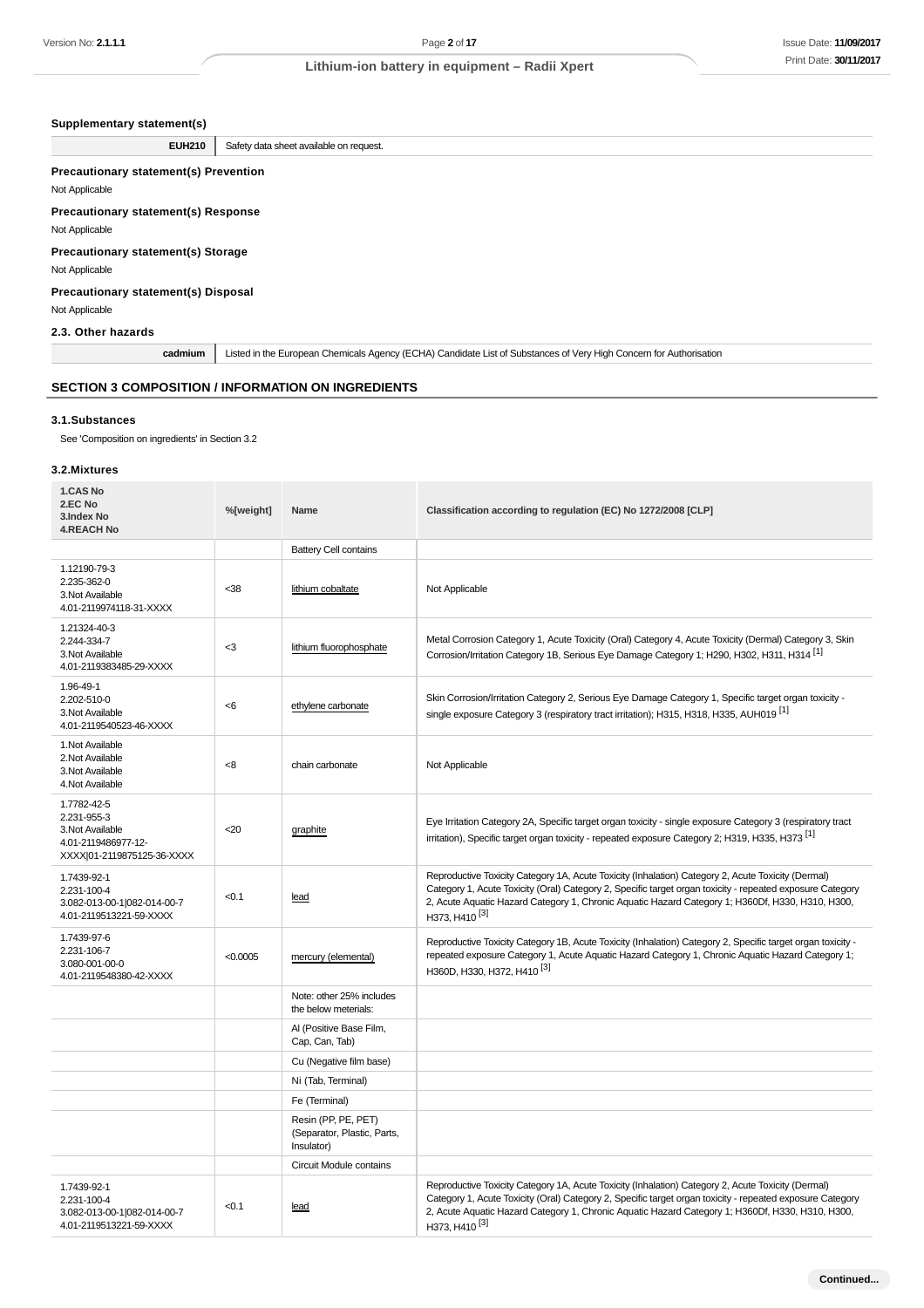| 1.7439-97-6<br>2.231-106-7<br>3.080-001-00-0<br>4.01-2119548380-42-XXXX              |              | mercury (elemental)                       | Reproductive Toxicity Category 1B, Acute Toxicity (Inhalation) Category 2, Specific target organ toxicity -<br>repeated exposure Category 1, Acute Aquatic Hazard Category 1, Chronic Aquatic Hazard Category 1;<br>H360D, H330, H372, H410 <sup>[3]</sup>                                                                                |
|--------------------------------------------------------------------------------------|--------------|-------------------------------------------|-------------------------------------------------------------------------------------------------------------------------------------------------------------------------------------------------------------------------------------------------------------------------------------------------------------------------------------------|
| 1.7440-47-3<br>2.231-157-5<br>3. Not Available<br>4.01-2119485652-31-XXXX            |              | chromium                                  | Carcinogenicity Category 2, Acute Aquatic Hazard Category 3; H351, H402 <sup>[1]</sup>                                                                                                                                                                                                                                                    |
| 1.7440-43-9<br>2.231-152-8<br>3.048-002-00-0 048-011-00-X<br>4.01-2119489023-40-XXXX |              | cadmium                                   | Carcinogenicity Category 1B, Germ cell mutagenicity Category 2, Reproductive Toxicity Category 2,<br>Acute Toxicity (Inhalation) Category 2, Specific target organ toxicity - repeated exposure Category 1,<br>Acute Aquatic Hazard Category 1, Chronic Aquatic Hazard Category 1; H350, H341, H361fd, H330,<br>H372, H410 <sup>[3]</sup> |
|                                                                                      |              | plastic case and Si2O                     |                                                                                                                                                                                                                                                                                                                                           |
|                                                                                      |              | Plastic Parts and Paints<br>contains      |                                                                                                                                                                                                                                                                                                                                           |
| 1.25971-63-5<br>2. Not Available<br>3. Not Available<br>4. Not Available             | >81          | bisphenol A/ phosgene<br>polymer          | Not Applicable                                                                                                                                                                                                                                                                                                                            |
| 1. Not Available<br>2. Not Available<br>3. Not Available<br>4. Not Available         | <12          | flame retardant                           | Not Applicable                                                                                                                                                                                                                                                                                                                            |
| 1. Not Available<br>2. Not Available<br>3. Not Available<br>4. Not Available         | $\epsilon$ 7 | elastomer                                 | Not Applicable                                                                                                                                                                                                                                                                                                                            |
| Legend:                                                                              |              | Annex VI 4. Classification drawn from C&L | 1. Classification by vendor; 2. Classification drawn from EC Directive 67/548/EEC - Annex I; 3. Classification drawn from EC Directive 1272/2008 -                                                                                                                                                                                        |

## **SECTION 4 FIRST AID MEASURES**

### **4.1. Description of first aid measures**

| <b>Eye Contact</b>  | If this product comes in contact with the eyes:<br>$\blacktriangleright$ Immediately hold eyelids apart and flush the eye continuously with running water.<br>Ensure complete irrigation of the eye by keeping eyelids apart and away from eye and moving the eyelids by occasionally lifting the upper and lower lids.<br>► Continue flushing until advised to stop by the Poisons Information Centre or a doctor, or for at least 15 minutes.<br>Transport to hospital or doctor without delay.<br>▶ Removal of contact lenses after an eye injury should only be undertaken by skilled personnel.                                                                                                  |
|---------------------|-------------------------------------------------------------------------------------------------------------------------------------------------------------------------------------------------------------------------------------------------------------------------------------------------------------------------------------------------------------------------------------------------------------------------------------------------------------------------------------------------------------------------------------------------------------------------------------------------------------------------------------------------------------------------------------------------------|
| <b>Skin Contact</b> | If skin or hair contact occurs:<br>Flush skin and hair with running water (and soap if available).<br>▶ Seek medical attention in event of irritation.                                                                                                                                                                                                                                                                                                                                                                                                                                                                                                                                                |
| Inhalation          | If fumes or combustion products are inhaled remove from contaminated area.<br>Seek medical attention.                                                                                                                                                                                                                                                                                                                                                                                                                                                                                                                                                                                                 |
| Ingestion           | • Not considered a normal route of entry.<br>For advice, contact a Poisons Information Centre or a doctor at once.<br>• Urgent hospital treatment is likely to be needed.<br>If swallowed do <b>NOT</b> induce vomiting.<br>If vomiting occurs, lean patient forward or place on left side (head-down position, if possible) to maintain open airway and prevent aspiration.<br>• Observe the patient carefully.<br>► Never give liquid to a person showing signs of being sleepy or with reduced awareness; i.e. becoming unconscious.<br>Give water to rinse out mouth, then provide liquid slowly and as much as casualty can comfortably drink.<br>Transport to hospital or doctor without delay. |

# **4.2 Most important symptoms and effects, both acute and delayed**

See Section 11

# **4.3. Indication of any immediate medical attention and special treatment needed**

Treat symptomatically.

## **SECTION 5 FIREFIGHTING MEASURES**

#### **5.1. Extinguishing media**

Use dry chemical powder, alcohol-resistant foam, carbon dioxide, or water as a fine spray.

#### **5.2. Special hazards arising from the substrate or mixture**

| Fire Incompatibility         | None known.                                                                                                                                                                                                                                                                                                          |
|------------------------------|----------------------------------------------------------------------------------------------------------------------------------------------------------------------------------------------------------------------------------------------------------------------------------------------------------------------|
| 5.3. Advice for firefighters |                                                                                                                                                                                                                                                                                                                      |
| <b>Fire Fighting</b>         | Slight hazard when exposed to heat, flame and oxidisers.<br>• Use fire fighting procedures suitable for surrounding area.<br>DO NOT approach containers suspected to be hot.<br>• Cool fire exposed containers with water spray from a protected location.<br>If safe to do so, remove containers from path of fire. |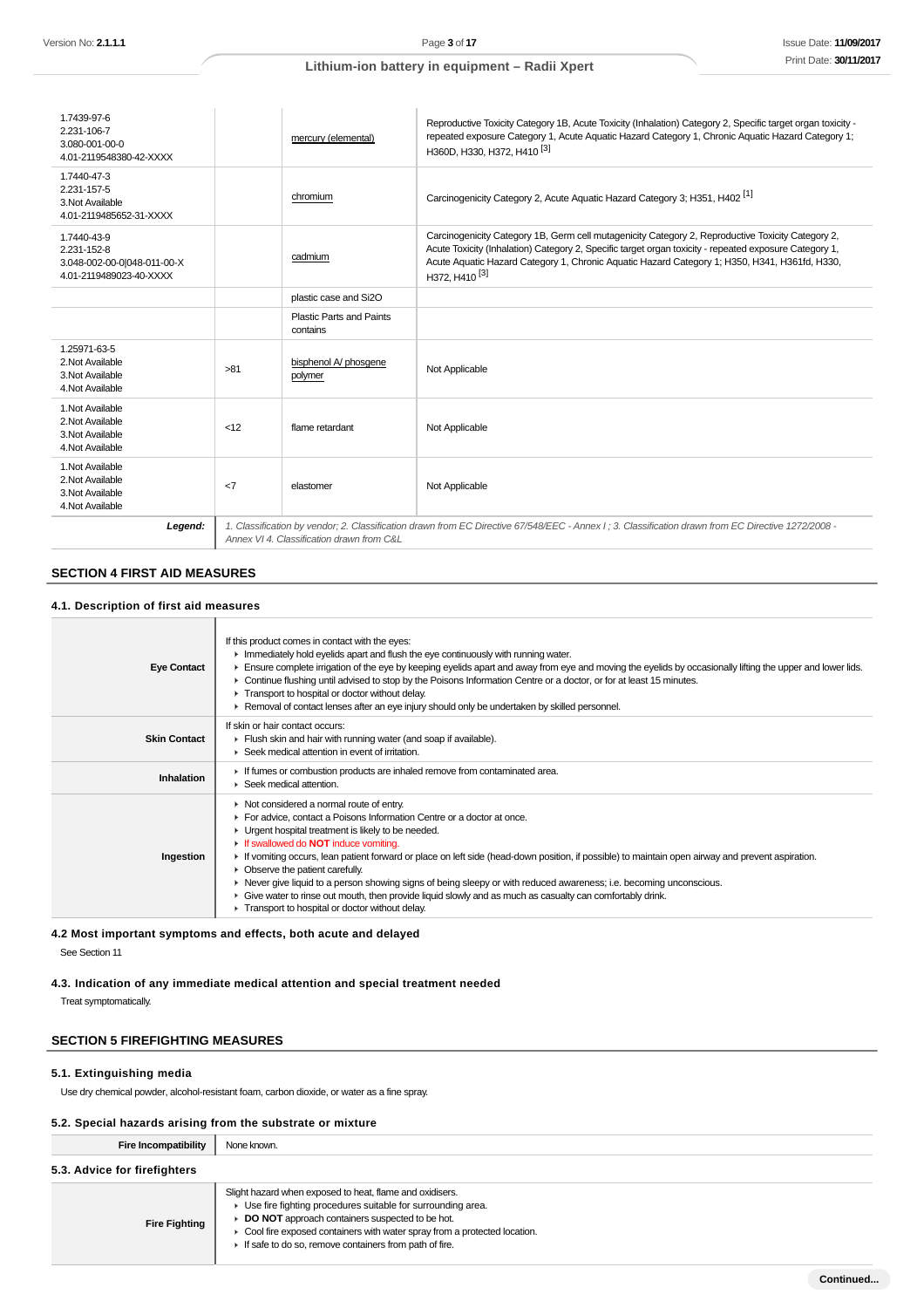|                              | Equipment should be thoroughly decontaminated after use.                                                                                                                                                                                                                                                                                                                                                 |
|------------------------------|----------------------------------------------------------------------------------------------------------------------------------------------------------------------------------------------------------------------------------------------------------------------------------------------------------------------------------------------------------------------------------------------------------|
| <b>Fire/Explosion Hazard</b> | The material is not readily combustible under normal conditions.<br>► However, it will break down under fire conditions and the organic component may burn.<br>Not considered to be a significant fire risk.<br>► Heat may cause expansion or decomposition with violent rupture of containers.<br>• Decomposes on heating and may produce toxic fumes of carbon monoxide (CO).<br>May emit acrid smoke. |

### **SECTION 6 ACCIDENTAL RELEASE MEASURES**

### **6.1. Personal precautions, protective equipment and emergency procedures**

See section 8

#### **6.2. Environmental precautions**

See section 12

### **6.3. Methods and material for containment and cleaning up**

| <b>Minor Spills</b> | Clean up all spills immediately.<br>Avoid contact with skin and eyes.<br>Place in suitable containers for disposal.                                                                                                                                                                                                                                                                                                                                                                                                            |
|---------------------|--------------------------------------------------------------------------------------------------------------------------------------------------------------------------------------------------------------------------------------------------------------------------------------------------------------------------------------------------------------------------------------------------------------------------------------------------------------------------------------------------------------------------------|
| <b>Major Spills</b> | $\triangleright$ Clean up all spills immediately.<br>▶ Wear protective clothing, safety glasses, dust mask, gloves.<br>Secure load if safe to do so. Bundle/collect recoverable product.<br>• Use dry clean up procedures and avoid generating dust.<br>► Vacuum up (consider explosion-proof machines designed to be grounded during storage and use).<br>$\blacktriangleright$ Water may be used to prevent dusting.<br>• Collect remaining material in containers with covers for disposal.<br>Flush spill area with water. |

#### **6.4. Reference to other sections**

Personal Protective Equipment advice is contained in Section 8 of the SDS.

### **SECTION 7 HANDLING AND STORAGE**

#### **7.1. Precautions for safe handling**

| Safe handling                 | Use good occupational work practice. Observe manufacturer's storage and handling recommendations contained within this SDS.<br>Avoid physical damage to containers.                                                                                                                                             |
|-------------------------------|-----------------------------------------------------------------------------------------------------------------------------------------------------------------------------------------------------------------------------------------------------------------------------------------------------------------|
| Fire and explosion protection | See section 5                                                                                                                                                                                                                                                                                                   |
| Other information             | Store away from incompatible materials.<br>$\triangleright$ Keep dry.<br>Store under cover.<br>▶ Protect containers against physical damage.<br>Observe manufacturer's storage and handling recommendations contained within this SDS.<br>Store out of direct sunlight<br>Keep away from heat and naked flames. |

### **7.2. Conditions for safe storage, including any incompatibilities**

| ntainer                     | Use containers supplied by                                            |
|-----------------------------|-----------------------------------------------------------------------|
| e nit                       | ≎turer onlv.                                                          |
| . incompatibility<br>Storac | acid chlorides, acid anhydrides and<br>hloroformates.<br>Avoid strong |

### **7.3. Specific end use(s)**

See section 1.2

### **SECTION 8 EXPOSURE CONTROLS / PERSONAL PROTECTION**

### **8.1. Control parameters**

**DERIVED NO EFFECT LEVEL (DNEL)**

#### Not Available

### **PREDICTED NO EFFECT LEVEL (PNEC)**

Not Available

## **OCCUPATIONAL EXPOSURE LIMITS (OEL)**

**INGREDIENT DATA**

| Source                                                                                                                                  | Ingredient           | <b>Material name</b>              | <b>TWA</b>       | <b>STEL</b>    | Peak             | <b>Notes</b>     |
|-----------------------------------------------------------------------------------------------------------------------------------------|----------------------|-----------------------------------|------------------|----------------|------------------|------------------|
| <b>Ireland Occupational Exposure</b><br>Limits - Intended Changes                                                                       | lithium<br>cobaltate | Cobalt & cobalt compounds (as Co) | Not<br>Available | $0.1$ mg/m $3$ | Not<br>Available | Not<br>Available |
| European Union (EU) Council<br>Directive 98/24/EC on the<br>protection of the health and safety<br>of workers from the risks related to | lead                 | Inorganic lead and it's compounds | 0,15<br>mq/m3    | Not Available  | Not<br>Available | Not<br>Available |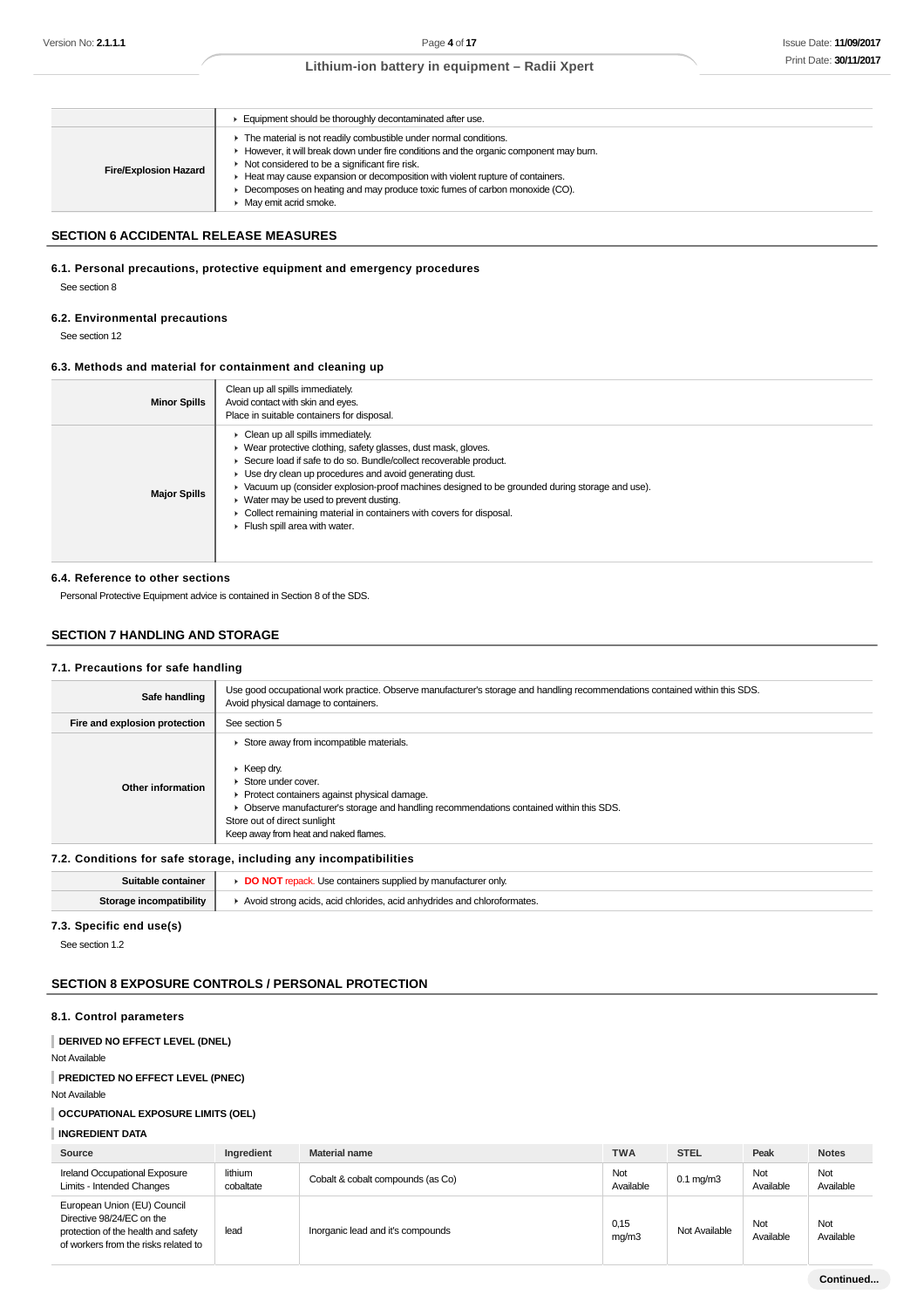| chemical agents at work - Annex I:<br>List of Binding Occupational<br>Exposure Limit Values (English)                                                                                                                                            |                        |                                                                                                                              |  |                  |                      |                  |                  |
|--------------------------------------------------------------------------------------------------------------------------------------------------------------------------------------------------------------------------------------------------|------------------------|------------------------------------------------------------------------------------------------------------------------------|--|------------------|----------------------|------------------|------------------|
| European Union (EU) Third List of<br>Indicative Occupational Exposure<br>Limit Values (IOELVs) (English)                                                                                                                                         | mercury<br>(elemental) | Mercury and divalent inorganic mercury compounds including<br>mercuric oxide and mercuric chloride (measured as mercury) (7) |  | 0,02<br>mq/m3    | Not Available        | Not<br>Available | Not<br>Available |
| European Union (EU) Council<br>Directive 98/24/EC on the<br>protection of the health and safety<br>of workers from the risks related to<br>chemical agents at work - Annex I:<br>List of Binding Occupational<br>Exposure Limit Values (English) | lead                   | Inorganic lead and it's compounds                                                                                            |  | 0.15<br>mg/m3    | Not Available        | Not<br>Available | Not<br>Available |
| European Union (EU) Third List of<br>Indicative Occupational Exposure<br>Limit Values (IOELVs) (English)                                                                                                                                         | mercury<br>(elemental) | Mercury and divalent inorganic mercury compounds including<br>mercuric oxide and mercuric chloride (measured as mercury) (7) |  | 0,02<br>mg/m3    | Not Available        | Not<br>Available | Not<br>Available |
| European Union (EU)<br>Commission Directive 2006/15/EC<br>establishing a second list of<br>indicative occupational exposure<br>limit values (IOELVs)                                                                                             | chromium               | Chromium Metal, Inorganic Chromium (II) Compounds and<br>Inorganic Chromium (III) Compounds (insoluble)                      |  | $2 \text{ mg/m}$ | Not Available        | Not<br>Available | Not<br>Available |
| EU Consolidated List of Indicative<br>Occupational Exposure Limit<br>Values (IOELVs)                                                                                                                                                             | chromium               | Chromium Metal, Inorganic Chromium (II) Compounds and<br>Inorganic Chromium (III) Compounds (insoluble)                      |  | $2$ mg/m $3$     | Not Available        | Not<br>Available | Not<br>Available |
| Ireland Occupational Exposure<br>Limits                                                                                                                                                                                                          | chromium               | Chromium metal                                                                                                               |  | $2$ mg/m $3$     | Not Available        | Not<br>Available | <b>IOELV</b>     |
| Ireland Occupational Exposure<br>Limits                                                                                                                                                                                                          | cadmium                | Cadmium                                                                                                                      |  | 0.025<br>mq/m3   | Not Available        | Not<br>Available | Carc.1B          |
| Ireland Occupational Exposure<br>Limits - Intended Changes                                                                                                                                                                                       | cadmium                | Cadmium compounds, except cadmium oxide fume and cadmium<br>sulphide pigments (as Cd                                         |  | Not<br>Available | 0.01; 0.002<br>mq/m3 | Not<br>Available | Not<br>Available |
| <b>EMERGENCY LIMITS</b>                                                                                                                                                                                                                          |                        |                                                                                                                              |  |                  |                      |                  |                  |
| Ingredient                                                                                                                                                                                                                                       | <b>Material name</b>   |                                                                                                                              |  | TEEL-2           |                      | TEEL-3           |                  |

| lithium fluorophosphate | Lithium hexafluorophosphate            | 7.5 mg/m3            |                     | 83 mg/m3           | 500 mg/m3     |
|-------------------------|----------------------------------------|----------------------|---------------------|--------------------|---------------|
| ethylene carbonate      | Glycol carbonate; (Ethylene carbonate) | 30 mg/m3             |                     | 330 mg/m3          | 2,000 mg/m3   |
| graphite                | Graphite; (Mineral carbon)             | $6$ mg/m $3$         |                     | $16 \text{ mg/m}$  | 95 mg/m3      |
| lead                    | Lead                                   |                      | $0.15$ mg/m $3$     | $120 \text{ mg/m}$ | 700 mg/m3     |
| mercury (elemental)     | Mercury vapor                          |                      | $0.15$ mg/m $3$     | Not Available      | Not Available |
| lead                    | Lead                                   |                      | $0.15$ mg/m $3$     | 120 mg/m3          | 700 mg/m3     |
| mercury (elemental)     | Mercury vapor                          |                      | $0.15$ mg/m $3$     | Not Available      | Not Available |
| chromium                | Chromium                               | $1.5 \text{ mg/m}$ 3 |                     | $17 \text{ mg/m}$  | 99 mg/m3      |
| cadmium                 | Cadmium                                |                      | Not Available       | Not Available      | Not Available |
|                         |                                        |                      |                     |                    |               |
| Ingredient              | <b>Original IDLH</b>                   |                      | <b>Revised IDLH</b> |                    |               |
| lithium cobaltate       | Not Available                          |                      | Not Available       |                    |               |
| lithium fluorophosphate | Not Available                          |                      | Not Available       |                    |               |
| ethylene carbonate      | Not Available                          |                      | Not Available       |                    |               |
| chain carbonate         | Not Available                          |                      | Not Available       |                    |               |
| graphite                | 1,250 mg/m3                            |                      | Not Available       |                    |               |
| lead                    | Not Available                          |                      | Not Available       |                    |               |
| mercury (elemental)     | Not Available                          |                      | Not Available       |                    |               |
| lead                    | Not Available                          |                      | Not Available       |                    |               |
| mercury (elemental)     | Not Available                          |                      | Not Available       |                    |               |
|                         |                                        |                      |                     |                    |               |

**MATERIAL DATA**

### **8.2. Exposure controls**

| 8.2.1. Appropriate engineering<br>controls |  |  |  |
|--------------------------------------------|--|--|--|
| 8.2.2. Personal protection                 |  |  |  |

None under normal operating conditions. Provide adequate ventilation in warehouse or closed storage areas.

chromium 250 mg/m3 250 mg/m3 Not Available cadmium 9 mg/m3 9 mg/m3 bisphenol A/ phosgene polymer Not Available Not Available Not Available Not Available Not Available flame retardant Not Available Not Available Not Available Not Available Not Available elastomer Not Available Not Available Not Available Not Available Not Available

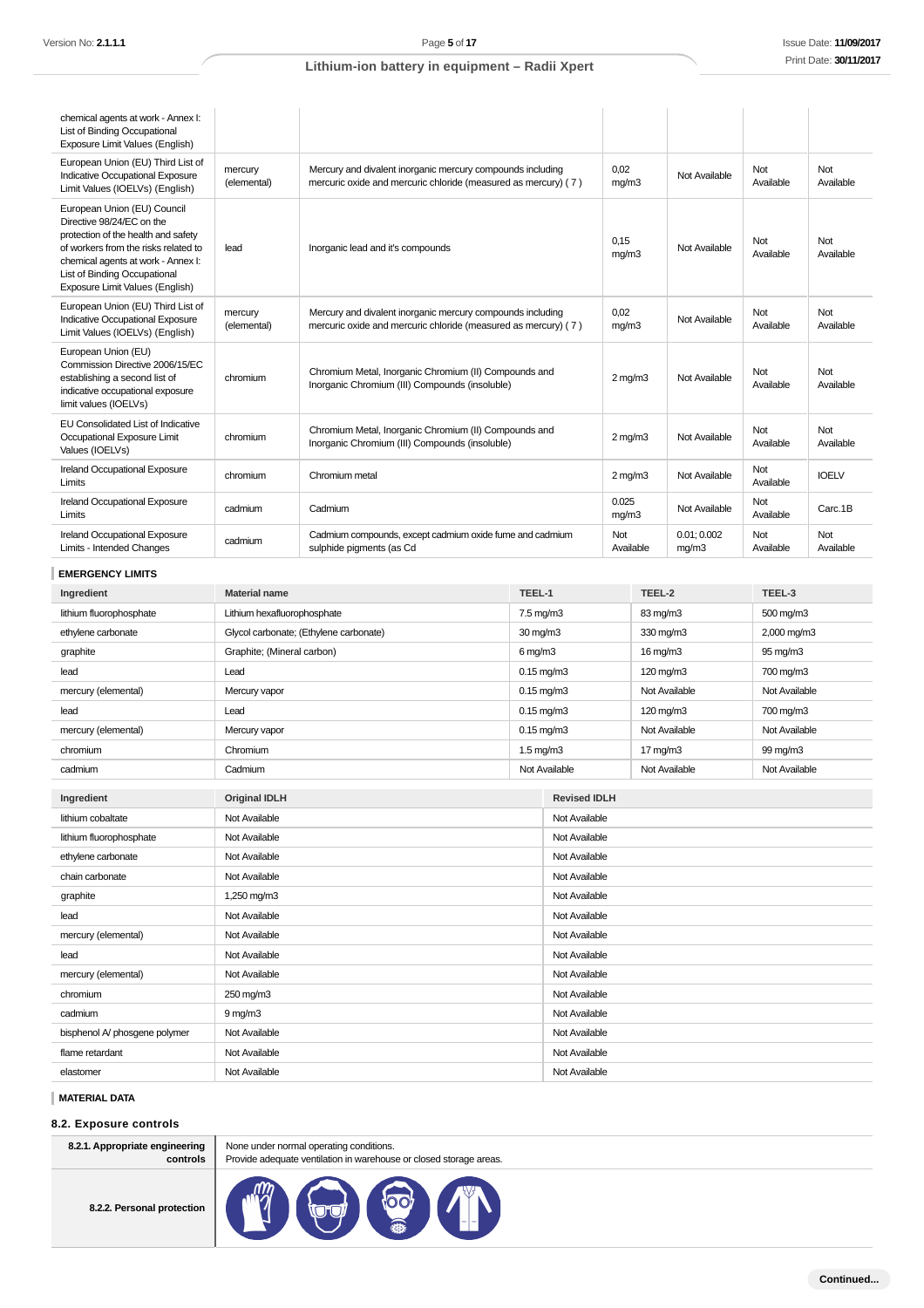| Eye and face protection      | None under normal operating conditions.<br><b>OTHERWISE:</b><br>Safety glasses.                                                                                                                                                                   |
|------------------------------|---------------------------------------------------------------------------------------------------------------------------------------------------------------------------------------------------------------------------------------------------|
| <b>Skin protection</b>       | See Hand protection below                                                                                                                                                                                                                         |
| <b>Hands/feet protection</b> | None under normal operating conditions.<br><b>OTHERWISE:</b><br>▶ Rubber Gloves                                                                                                                                                                   |
| <b>Body protection</b>       | See Other protection below                                                                                                                                                                                                                        |
| Other protection             | None under normal operating conditions.<br><b>OTHERWISE:</b><br>• Overalls.<br>PVC Apron.<br>▶ PVC protective suit may be required if exposure severe.<br>Eyewash unit.<br>$\blacktriangleright$ Ensure there is ready access to a safety shower. |
| <b>Thermal hazards</b>       | Not Available                                                                                                                                                                                                                                     |

#### **Respiratory protection**

Type AHG-P Filter of sufficient capacity. (AS/NZS 1716 & 1715, EN 143:2000 & 149:2001, ANSI Z88 or national equivalent)

Where the concentration of gas/particulates in the breathing zone, approaches or exceeds the "Exposure Standard" (or ES), respiratory protection is required. Degree of protection varies with both face-piece and Class of filter; the nature of protection varies with Type of filter.

| <b>Required Minimum Protection Factor</b> | <b>Half-Face Respirator</b> | <b>Full-Face Respirator</b> | <b>Powered Air Respirator</b> |
|-------------------------------------------|-----------------------------|-----------------------------|-------------------------------|
| up to $10 \times ES$                      | AHG-AUS P2                  |                             | AHG-PAPR-AUS / Class 1 P2     |
| up to $50 \times ES$                      |                             | AHG-AUS / Class 1 P2        |                               |
| up to $100 \times ES$                     |                             | AHG-2 P2                    | AHG-PAPR-2 P2 ^               |

^ - Full-face

A(All classes) = Organic vapours, B AUS or B1 = Acid gasses, B2 = Acid gas or hydrogen cyanide(HCN), B3 = Acid gas or hydrogen cyanide(HCN), E = Sulfur dioxide(SO2), G = Agricultural chemicals, K = Ammonia(NH3), Hg = Mercury, NO = Oxides of nitrogen, MB = Methyl bromide, AX = Low boiling point organic compounds(below 65 degC)

- Respirators may be necessary when engineering and administrative controls do not adequately prevent exposures.
- The decision to use respiratory protection should be based on professional judgment that takes into account toxicity information, exposure measurement data, and frequency and likelihood of the worker's exposure - ensure users are not subject to high thermal loads which may result in heat stress or distress due to personal protective equipment (powered, positive flow, full face apparatus may be an option).
- Published occupational exposure limits, where they exist, will assist in determining the adequacy of the selected respiratory protection. These may be government mandated or vendor recommended.
- Certified respirators will be useful for protecting workers from inhalation of particulates when properly selected and fit tested as part of a complete respiratory protection program.
- Use approved positive flow mask if significant quantities of dust becomes airborne.

**Try to avoid creating dust conditions.** 

#### **8.2.3. Environmental exposure controls**

See section 12

#### **SECTION 9 PHYSICAL AND CHEMICAL PROPERTIES**

#### **9.1. Information on basic physical and chemical properties**

| Appearance                                      | Solid articles, insoluble in water. |                                            |                |
|-------------------------------------------------|-------------------------------------|--------------------------------------------|----------------|
|                                                 |                                     |                                            |                |
| <b>Physical state</b>                           | Solid                               | Relative density (Water = 1)               | Not Available  |
| Odour                                           | Not Available                       | Partition coefficient n-octanol /<br>water | Not Available  |
| <b>Odour threshold</b>                          | Not Available                       | Auto-ignition temperature (°C)             | Not Available  |
| pH (as supplied)                                | Not Available                       | <b>Decomposition temperature</b>           | Not Available  |
| Melting point / freezing point<br>$(^{\circ}C)$ | Not Available                       | Viscosity (cSt)                            | Not Available  |
| Initial boiling point and boiling<br>range (°C) | Not Available                       | Molecular weight (g/mol)                   | Not Applicable |
| Flash point (°C)                                | Not Available                       | <b>Taste</b>                               | Not Available  |
| <b>Evaporation rate</b>                         | Not Available                       | <b>Explosive properties</b>                | Not Available  |
| Flammability                                    | Not Available                       | <b>Oxidising properties</b>                | Not Available  |
| Upper Explosive Limit (%)                       | Not Available                       | Surface Tension (dyn/cm or<br>mN/m)        | Not Applicable |
| Lower Explosive Limit (%)                       | Not Available                       | <b>Volatile Component (%vol)</b>           | Not Available  |
| Vapour pressure (kPa)                           | Not Available                       | Gas group                                  | Not Available  |
| Solubility in water (g/L)                       | Immiscible                          | pH as a solution (1%)                      | Not Available  |
| Vapour density $(Air = 1)$                      | Not Available                       | VOC g/L                                    | Not Available  |
|                                                 |                                     |                                            |                |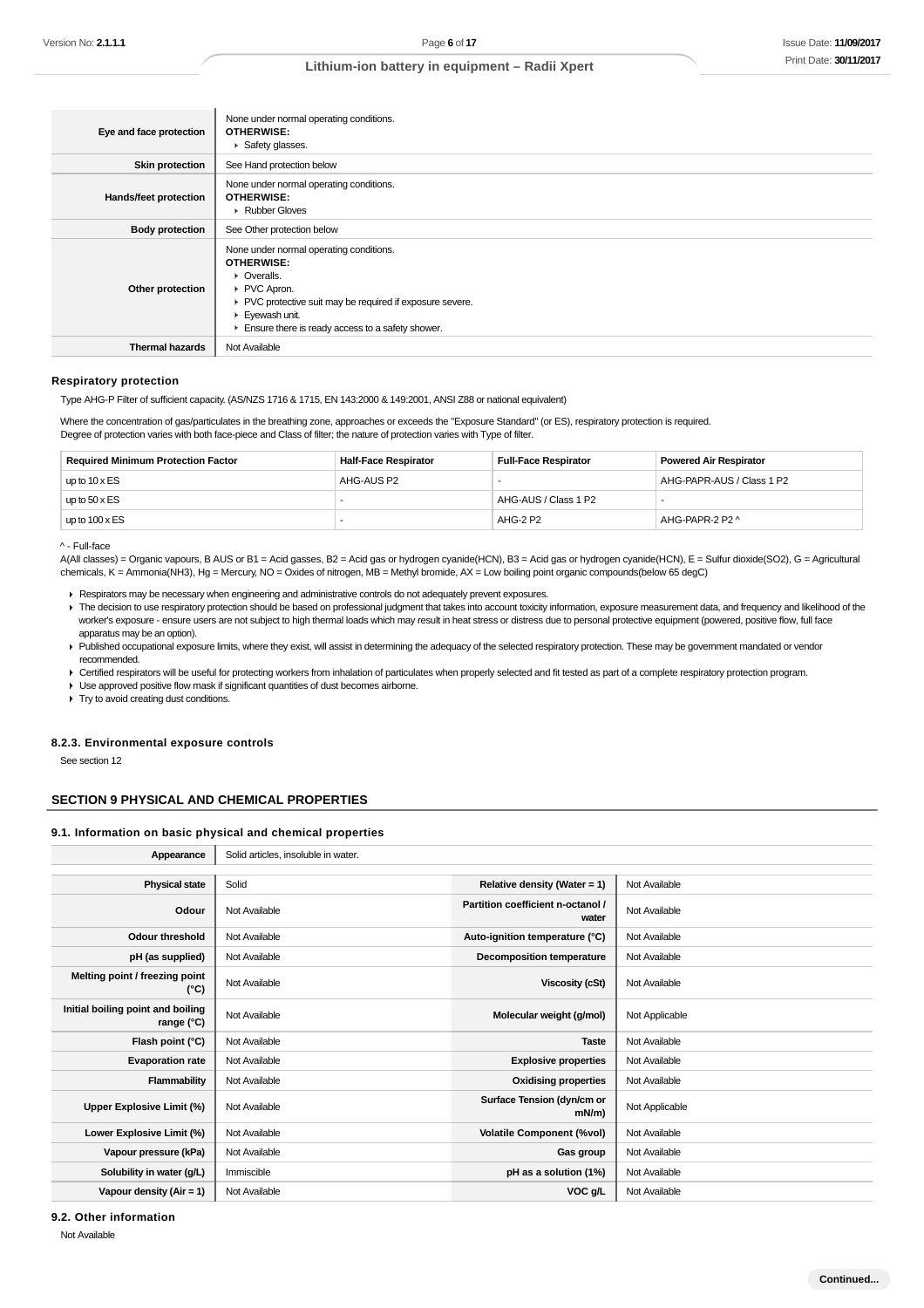**Continued...**

## **Lithium-ion battery in equipment – Radii Xpert**

## **SECTION 10 STABILITY AND REACTIVITY**

| 10.1. Reactivity                            | See section 7.2                                                           |
|---------------------------------------------|---------------------------------------------------------------------------|
| 10.2. Chemical stability                    | Product is considered stable and hazardous polymerisation will not occur. |
| 10.3. Possibility of hazardous<br>reactions | See section 7.2                                                           |
| 10.4. Conditions to avoid                   | See section 7.2                                                           |
| 10.5. Incompatible materials                | See section 7.2                                                           |
| 10.6. Hazardous decomposition<br>products   | See section 5.3                                                           |

## **SECTION 11 TOXICOLOGICAL INFORMATION**

## **11.1. Information on toxicological effects**

| <b>Inhaled</b>          | Not normally a hazard due to physical form of product.                                                                                                                                                                                                                                                                                                         |                                  |  |  |
|-------------------------|----------------------------------------------------------------------------------------------------------------------------------------------------------------------------------------------------------------------------------------------------------------------------------------------------------------------------------------------------------------|----------------------------------|--|--|
| Ingestion               | Considered an unlikely route of entry in commercial/industrial environments<br>Accidental ingestion of the material may be harmful; animal experiments indicate that ingestion of less than 150 gram may be fatal or may produce serious<br>damage to the health of the individual.<br>Ingestion may result in nausea, abdominal irritation, pain and vomiting |                                  |  |  |
| <b>Skin Contact</b>     | Not normally a hazard due to physical form of product.                                                                                                                                                                                                                                                                                                         |                                  |  |  |
| Eye                     | Not normally a hazard due to physical form of product.                                                                                                                                                                                                                                                                                                         |                                  |  |  |
| Chronic                 | Not normally a hazard due to physical form of product.                                                                                                                                                                                                                                                                                                         |                                  |  |  |
|                         |                                                                                                                                                                                                                                                                                                                                                                |                                  |  |  |
| Lithium-ion battery in  | <b>TOXICITY</b>                                                                                                                                                                                                                                                                                                                                                | <b>IRRITATION</b>                |  |  |
| equipment - Radii Xpert | Not Available                                                                                                                                                                                                                                                                                                                                                  | Not Available                    |  |  |
|                         | <b>TOXICITY</b>                                                                                                                                                                                                                                                                                                                                                | <b>IRRITATION</b>                |  |  |
| lithium cobaltate       | Not Available                                                                                                                                                                                                                                                                                                                                                  | Not Available                    |  |  |
|                         |                                                                                                                                                                                                                                                                                                                                                                |                                  |  |  |
| lithium fluorophosphate | <b>TOXICITY</b>                                                                                                                                                                                                                                                                                                                                                | <b>IRRITATION</b>                |  |  |
|                         | Oral (rat) LD50: 50-300 mg/kg <sup>[1]</sup>                                                                                                                                                                                                                                                                                                                   | Not Available                    |  |  |
|                         |                                                                                                                                                                                                                                                                                                                                                                |                                  |  |  |
|                         | <b>TOXICITY</b>                                                                                                                                                                                                                                                                                                                                                | <b>IRRITATION</b>                |  |  |
| ethylene carbonate      | dermal (rat) LD50: >2000 mg/kg <sup>[1]</sup>                                                                                                                                                                                                                                                                                                                  | Eye (rabbit): 20 mg - mild       |  |  |
|                         | Oral (rat) LD50: >2000 mg/kg <sup>[1]</sup>                                                                                                                                                                                                                                                                                                                    | Skin (rabbit): 660 mg - moderate |  |  |
|                         | <b>TOXICITY</b>                                                                                                                                                                                                                                                                                                                                                | <b>IRRITATION</b>                |  |  |
| graphite                | Inhalation (rat) LC50: >2 mg/l4 h <sup>[1]</sup>                                                                                                                                                                                                                                                                                                               | Not Available                    |  |  |
|                         | Oral (rat) LD50: >2000 mg/kg <sup>[2]</sup>                                                                                                                                                                                                                                                                                                                    |                                  |  |  |
|                         |                                                                                                                                                                                                                                                                                                                                                                |                                  |  |  |
|                         | <b>TOXICITY</b>                                                                                                                                                                                                                                                                                                                                                | <b>IRRITATION</b>                |  |  |
|                         | dermal (rat) LD50: >2000 mg/kg <sup>[1]</sup>                                                                                                                                                                                                                                                                                                                  | Not Available                    |  |  |
| lead                    | Inhalation (rat) LC50: >5.05 mg/l4 h <sup>[1]</sup>                                                                                                                                                                                                                                                                                                            |                                  |  |  |
|                         | Oral (rat) LD50: >2000 mg/kg <sup>[1]</sup>                                                                                                                                                                                                                                                                                                                    |                                  |  |  |
|                         |                                                                                                                                                                                                                                                                                                                                                                |                                  |  |  |
| mercury (elemental)     | <b>TOXICITY</b>                                                                                                                                                                                                                                                                                                                                                | <b>IRRITATION</b>                |  |  |
|                         | Oral (rat) LD50: >9.2 mg/kg <sup>[1]</sup>                                                                                                                                                                                                                                                                                                                     | Not Available                    |  |  |
|                         | <b>TOXICITY</b>                                                                                                                                                                                                                                                                                                                                                | <b>IRRITATION</b>                |  |  |
|                         | dermal (rat) LD50: >2000 mg/kg <sup>[1]</sup>                                                                                                                                                                                                                                                                                                                  | Not Available                    |  |  |
| lead                    | Inhalation (rat) LC50: >5.05 mg/l4 h <sup>[1]</sup>                                                                                                                                                                                                                                                                                                            |                                  |  |  |
|                         |                                                                                                                                                                                                                                                                                                                                                                |                                  |  |  |
|                         | Oral (rat) LD50: >2000 mg/kg <sup>[1]</sup>                                                                                                                                                                                                                                                                                                                    | U.                               |  |  |
|                         | <b>TOXICITY</b>                                                                                                                                                                                                                                                                                                                                                | <b>IRRITATION</b>                |  |  |
| mercury (elemental)     | Oral (rat) LD50: >9.2 mg/kg <sup>[1]</sup>                                                                                                                                                                                                                                                                                                                     | Not Available                    |  |  |
|                         |                                                                                                                                                                                                                                                                                                                                                                |                                  |  |  |
| chromium                | <b>TOXICITY</b>                                                                                                                                                                                                                                                                                                                                                | <b>IRRITATION</b>                |  |  |
|                         | Not Available                                                                                                                                                                                                                                                                                                                                                  | Not Available                    |  |  |
|                         | <b>TOXICITY</b>                                                                                                                                                                                                                                                                                                                                                | <b>IRRITATION</b>                |  |  |
|                         | Inhalation (rat) LC50: 0.003125 mg/l/30m <sup>[2]</sup>                                                                                                                                                                                                                                                                                                        | Not Available                    |  |  |
| cadmium                 |                                                                                                                                                                                                                                                                                                                                                                |                                  |  |  |
|                         | Oral (rat) LD50: >63<259 mg/kg <sup>[1]</sup>                                                                                                                                                                                                                                                                                                                  |                                  |  |  |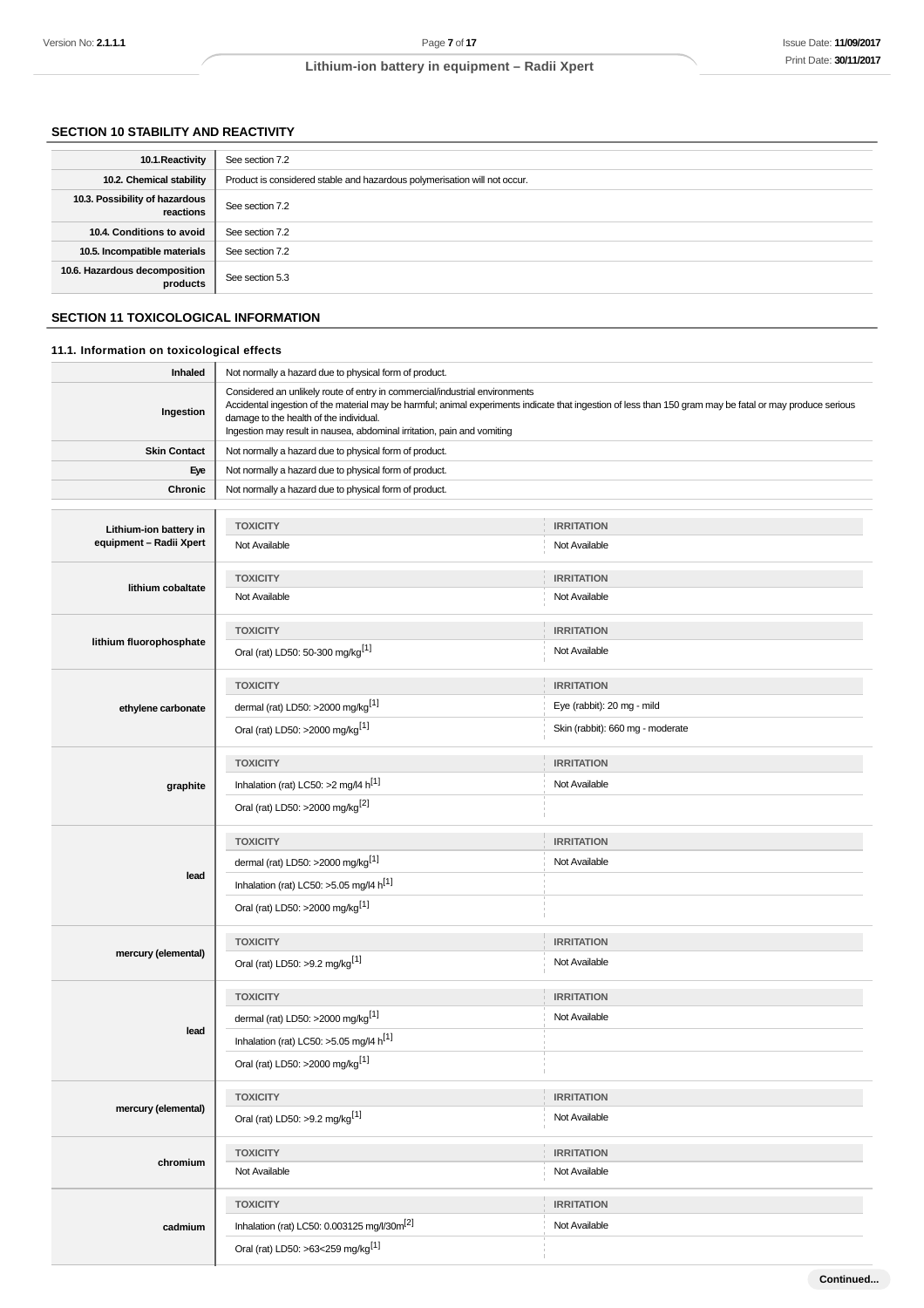**Legend:** 1. Value obtained from Europe ECHA Registered Substances - Acute toxicity 2.\* Value obtained from manufacturer's SDS. Unless otherwise specified data extracted from RTECS - Register of Toxic Effect of chemical Substances **ETHYLENE CARBONATE** The material may produce severe irritation to the eye causing pronounced inflammation. Repeated or prolonged exposure to irritants may produce conjunctivitis The material may cause skin irritation after prolonged or repeated exposure and may produce a contact dermatitis (nonallergic). This form of dermatitis is often characterised by skin redness (erythema) and swelling epidermis. Histologically there may be intercellular oedema of the spongy layer (spongiosis) and intracellular oedema of the epidermis. for ethylene carbonate **Mammalian toxicity:** Reliable acute toxicity tests are available on ethylene carbonate. Ethylene carbonate is practically nontoxic following acute oral exposure in a test that meets OECD and EPA test guidelines; the LD50 is >5000 mg/kg. The dermal LD50 is >2000 mg/kg, in a test that meets OECD and EPA test guidelines. Ethylene carbonate is rapidly metabolized to ethylene glycol. Following gavage administration to rats, ethylene carbonate is rapidly converted into ethylene glycol; the half-life for disappearance of ethylene carbonate from blood was 0.25 hours. As a result, the mammalian toxicity of ethylene carbonate is nearly identical to that of ethylene glycol for endpoints where both have been tested Ethylene carbonate was mixed in the diet of 26 male and 26 female Crl: CD(SD) rats for 18 months at concentrations of 25,000 ppm for males and females and 50,000 ppm for females; males were also fed 50,000 ppm for 42 weeks, and 40,000 ppm for 16 weeks. Survivors were observed to 24 months. Compound intake (mg/kg/day) was not reported, but is estimated to be approximately 250 and 500 mg/kg/day. No toxic effects were found in females, but increased mortality was seen in males at both dose levels. No high-dose males survived week 60 and only 10 low-dose males survived to week 78. Males had severe nephrotoxicity, characteristic of ethylene glycol toxicity. The following in vitro genotoxicity tests were conducted on ethylene carbonate, without indications of genotoxicity: an Ames mutagenicity assay, an unscheduled DNA synthesis assay using rat hepatocytes, and a cell transformation assay using BALB/3T3 cells. No in vivo genotoxicity studies on ethylene carbonate were found; however, ethylene glycol has been tested and was negative in a rat dominant lethal assay. Gavage administration of ethylene carbonate to pregnant rats days 6-15 of gestation resulted in systemic toxicity at doses of 3000 mg/kg/day, including post-dose salivation. The NOAEL for maternal toxicity was 1500 mg/kg/day. Similar to ethylene glycol, there were increased soft tissue (hydrocephalus, umbilical herniation, gastroschisis, cleft palate, misshapen and compressed stomach) and skeletal malformations at 3000 mg/kg/day, but not at 1500 mg/kg/day. For ethylene glycol: Ethylene glycol is quickly and extensively absorbed through the gastrointestinal tract. Limited information suggests that it is also absorbed through the respiratory tract; dermal absorption is apparently slow. Following absorption, ethylene glycol is distributed throughout the body according to total body water. In most mammalian species, including humans, ethylene glycol is initially metabolised by alcohol. dehydrogenase to form glycolaldehyde, which is rapidly converted to glycolic acid and glyoxal by aldehyde oxidase and aldehyde dehydrogenase. These metabolites are oxidised to glyoxylate; glyoxylate may be further metabolised to formic acid, oxalic acid, and glycine. Breakdown of both glycine and formic acid can generate CO2, which is one of the major elimination products of ethylene glycol. In addition to exhaled CO2, ethylene glycol is eliminated in the urine as both the parent compound and glycolic acid. Elimination of ethylene glycol from the plasma in both humans and laboratory animals is rapid after oral exposure; elimination half-lives are in the range of 1-4 hours in most species tested. **Respiratory Effects.** Respiratory system involvement occurs 12-24 hours after ingestion of sufficient amounts of ethylene glycol and is considered to be part of a second stage in ethylene glycol poisoning The symptoms include hyperventilation, shallow rapid breathing, and generalized pulmonary edema with calcium oxalate crystals occasionally present in the lung parenchyma. Respiratory system involvement appears to be dose-dependent and occurs concomitantly with cardiovascular changes. Pulmonary infiltrates and other changes compatible with adult respiratory distress syndrome (ARDS) may characterise the second stage of ethylene glycol poisoning Pulmonary oedema can be secondary to cardiac failure, ARDS, or aspiration of gastric contents. Symptoms related to acidosis such as hyperpnea and tachypnea are frequently observed; however, major respiratory morbidities such as pulmonary edema and bronchopneumonia are relatively rare and usually only observed with extreme poisoning (e.g., in only 5 of 36 severely poisoned cases). **Cardiovascular Effects.** Cardiovascular system involvement in humans occurs at the same time as respiratory system involvement, during the second phase of oral ethylene glycol poisoning, which is 12- 24 hours after acute exposure. The symptoms of cardiac involvement include tachycardia, ventricular gallop and cardiac enlargement. Ingestion of ethylene glycol may also cause hypertension or hypotension, which may progress to cardiogenic shock. Myocarditis has been observed at autopsy in cases of people who died following acute ingestion of ethylene glycol. As in the case of respiratory effects, cardiovascular involvement occurs with ingestion of relatively high doses of ethylene glycol. Nevertheless, circulatory disturbances are a rare occurrence, having been reported in only 8 of 36 severely poisoned cases.Therefore, it appears that acute exposure to high levels of ethylene glycol can cause serious cardiovascular effects in humans. The effects of a long-term, low-dose exposure are unknown. Gastrointestinal Effects. Nausea, vomiting with or without blood, pyrosis, and abdominal cramping and pain are common early effects of acute ethylene glycol ingestion. Acute effects of ethylene glycol ingestion in one patient included intermittent diarrhea and abdominal pain, which were attributed to mild colonic ischaemia; severe abdominal pain secondary to colonic stricture and perforation developed 3 months after ingestion, and histology of the resected colon showed birefringent crystals highly suggestive of oxalate deposition. **Musculoskeletal Effects.** Reported musculoskeletal effects in cases of acute ethylene glycol poisoning have included diffuse muscle tenderness and myalgias associated with elevated serum creatinine phosphokinase levels, and myoclonic jerks and tetanic contractions associated with hypocalcaemia. **Hepatic Effects.** Central hydropic or fatty degeneration, parenchymal necrosis, and calcium oxalate crystals in the liver have been observed at autopsy in cases of people who died following acute ingestion of ethylene glycol. **Renal Effects.** Adverse renal effects after ethylene glycol ingestion in humans can be observed during the third stage of ethylene glycol toxicity 24-72 hours after acute exposure. The hallmark of renal toxicity is the presence of birefringent calcium oxalate monohydrate crystals deposited in renal tubules and their presence in urine after ingestion of relatively high amounts of ethylene glycol. Other signs of nephrotoxicity can include tubular cell degeneration and necrosis and tubular interstitial inflammation. If untreated, the degree of renal damage caused by high doses of ethylene glycol progresses and leads to haematuria, proteinuria, decreased renal function, oliguria, anuria , and ultimately renal failure. These changes in the kidney are linked to acute tubular necrosis but normal or near normal renal function can return with adequate supportive therapy. **Metabolic Effects.** One of the major adverse effects following acute oral exposure of humans to ethylene glycol involves metabolic changes. These changes occur as early as 12 hours after ethylene glycol exposure. Ethylene glycol intoxication is accompanied by metabolic acidosis which is manifested by decreased pH and bicarbonate content of serum and other bodily fluids caused by accumulation of excess glycolic acid. Other characteristic metabolic effects of ethylene glycol poisoning are increased serum anion gap, increased osmolal gap, and hypocalcaemia. Serum anion gap is calculated from concentrations of sodium, chloride, and bicarbonate, is normally 12-16 mM, and is typically elevated after ethylene glycol ingestion due to increases in unmeasured metabolite anions (mainly glycolate). **Neurological Effects:** Adverse neurological reactions are among the first symptoms to appear in humans after ethylene glycol ingestion. These early neurotoxic effects are also the only symptoms attributed to unmetabolised ethylene glycol. Together with metabolic changes, they occur during the period of 30 minutes to 12 hours after exposure and are considered to be part of the first stage in ethylene glycol intoxication. In cases of acute intoxication, in which a large amount of ethylene glycol is ingested over a very short time period, there is a progression of neurological manifestations which, if not treated, may lead to generalized seizures and coma. Ataxia, slurred speech, confusion, and somnolence are common during the initial phase of ethylene glycol intoxication as are irritation, restlessness, and disorientation. Cerebral edema and crystalline deposits of calcium oxalate in the walls of small blood vessels in the brain were found at autopsy in people who died after acute ethylene glycol ingestion. Effects on cranial nerves appear late (generally 5-20 days post-ingestion), are relatively rare, and according to some investigators constitute a fourth, late cerebral phase in ethylene glycol intoxication. Clinical manifestations of the cranial neuropathy commonly involve lower motor neurons of the facial and bulbar nerves and are reversible over many months. **Reproductive Effects:** Reproductive function after intermediate-duration oral exposure to ethylene glycol has been tested in three multi-generation studies (one in rats and two in mice) and several shorter studies (15-20 days in rats and mice). In these studies, effects on fertility, foetal viability, and male reproductive organs were observed in mice, while the only effect in rats was an increase in gestational duration. **Developmental Effects:** The developmental toxicity of ethylene glycol has been assessed in several acute-duration studies using mice, rats, and rabbits.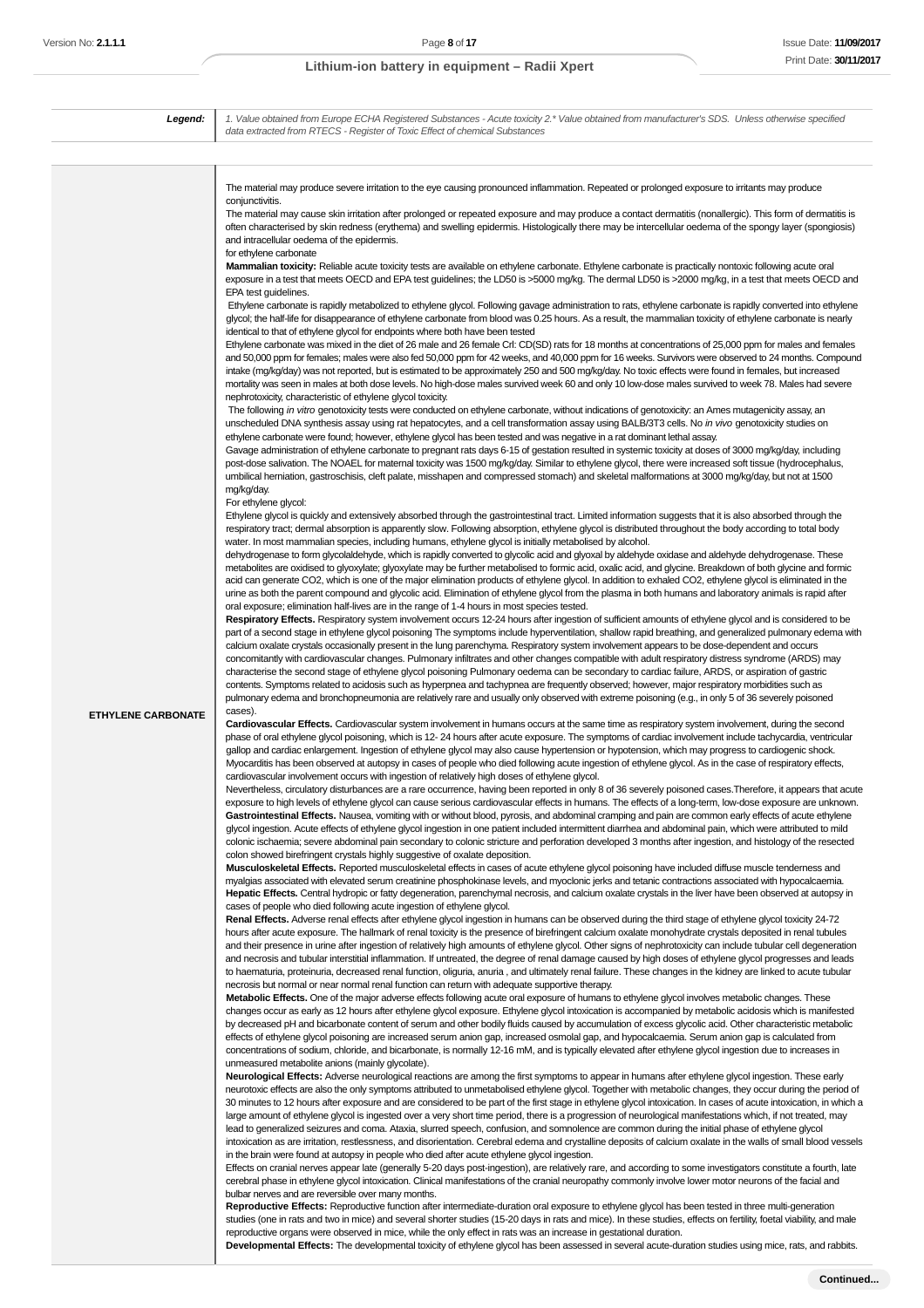|                                                                                                                                               | Available studies indicate that malformations, especially skeletal malformations occur in both mice and rats exposed during gestation; mice are apparently<br>more sensitive to the developmental effects of ethylene glycol. Other evidence of embyrotoxicity in laboratory animals exposed to ethylene glycol exposure<br>includes reduction in foetal body weight.<br>Cancer: No studies were located regarding cancer effects in humans or animals after dermal exposure to ethylene glycol.                                                                                                                                                                                                                                                                                                                                                                                                                                                                                                                                                                                                                                                                                                                                                                                                                                                                                                                                                                                                                                                                                                                                                                                                                                                                                                                                                                                                                                                                                                                                                                                                                                                                                                                                                                                                                                                                                                                                                                                                                                                                                                                                                                                                                                                                                                                                                                                                                                                                                                                                                                                                                                                                                                                                                                                                                                                                                                                                                                                                                                                                                                                                                                                                                                                                                                                                                                                                                                                                                                                                                                                                                                                                                                                                                                                                                                                                                                                                                                                                                                                                                                                                                                                                                                                                                                                                                                                                                                                                                                                                                                                                                                                                                                                                                                                                                                                                                                     |         |  |  |  |
|-----------------------------------------------------------------------------------------------------------------------------------------------|------------------------------------------------------------------------------------------------------------------------------------------------------------------------------------------------------------------------------------------------------------------------------------------------------------------------------------------------------------------------------------------------------------------------------------------------------------------------------------------------------------------------------------------------------------------------------------------------------------------------------------------------------------------------------------------------------------------------------------------------------------------------------------------------------------------------------------------------------------------------------------------------------------------------------------------------------------------------------------------------------------------------------------------------------------------------------------------------------------------------------------------------------------------------------------------------------------------------------------------------------------------------------------------------------------------------------------------------------------------------------------------------------------------------------------------------------------------------------------------------------------------------------------------------------------------------------------------------------------------------------------------------------------------------------------------------------------------------------------------------------------------------------------------------------------------------------------------------------------------------------------------------------------------------------------------------------------------------------------------------------------------------------------------------------------------------------------------------------------------------------------------------------------------------------------------------------------------------------------------------------------------------------------------------------------------------------------------------------------------------------------------------------------------------------------------------------------------------------------------------------------------------------------------------------------------------------------------------------------------------------------------------------------------------------------------------------------------------------------------------------------------------------------------------------------------------------------------------------------------------------------------------------------------------------------------------------------------------------------------------------------------------------------------------------------------------------------------------------------------------------------------------------------------------------------------------------------------------------------------------------------------------------------------------------------------------------------------------------------------------------------------------------------------------------------------------------------------------------------------------------------------------------------------------------------------------------------------------------------------------------------------------------------------------------------------------------------------------------------------------------------------------------------------------------------------------------------------------------------------------------------------------------------------------------------------------------------------------------------------------------------------------------------------------------------------------------------------------------------------------------------------------------------------------------------------------------------------------------------------------------------------------------------------------------------------------------------------------------------------------------------------------------------------------------------------------------------------------------------------------------------------------------------------------------------------------------------------------------------------------------------------------------------------------------------------------------------------------------------------------------------------------------------------------------------------------------------------------------------------------------------------------------------------------------------------------------------------------------------------------------------------------------------------------------------------------------------------------------------------------------------------------------------------------------------------------------------------------------------------------------------------------------------------------------------------------------------------------------------------------------------------------------|---------|--|--|--|
|                                                                                                                                               | Genotoxic Effects: Studies in humans have not addressed the genotoxic effects of ethylene glycol. However, available in vivo and in vitro laboratory<br>studies provide consistently negative genotoxicity results for ethylene glycol.                                                                                                                                                                                                                                                                                                                                                                                                                                                                                                                                                                                                                                                                                                                                                                                                                                                                                                                                                                                                                                                                                                                                                                                                                                                                                                                                                                                                                                                                                                                                                                                                                                                                                                                                                                                                                                                                                                                                                                                                                                                                                                                                                                                                                                                                                                                                                                                                                                                                                                                                                                                                                                                                                                                                                                                                                                                                                                                                                                                                                                                                                                                                                                                                                                                                                                                                                                                                                                                                                                                                                                                                                                                                                                                                                                                                                                                                                                                                                                                                                                                                                                                                                                                                                                                                                                                                                                                                                                                                                                                                                                                                                                                                                                                                                                                                                                                                                                                                                                                                                                                                                                                                                              |         |  |  |  |
| <b>CHROMIUM</b>                                                                                                                               | For chrome(III) and other valence states (except hexavalent):<br>For inhalation exposure, all trivalent and other chromium compounds are treated as particulates, not gases.<br>The mechanisms of chromium toxicity are very complex, and although many studies on chromium are available, there is a great deal of uncertainty about<br>how chromium exerts its toxic influence. Much more is known about the mechanisms of hexavalent chromium toxicity than trivalent chromium toxicity. There<br>is an abundance of information available on the carcinogenic potential of chromium compounds and on the genotoxicity and mutagenicity of chromium<br>compounds in experimental systems. The consensus from various reviews and agencies is that evidence of carcinogenicity of elemental, divalent, or<br>trivalent chromium compounds is lacking. Epidemiological studies of workers in a number of industries (chromate production, chromate pigment production<br>and use, and chrome plating) conclude that while occupational exposure to hexavalent chromium compounds is associated with an increased risk of<br>respiratory system cancers (primarily bronchogenic and nasal), results from occupational exposure studies to mixtures that were mainly elemental and<br>trivalent (ferrochromium alloy worker) were inconclusive. Studies in leather tanners, who were exposed to trivalent chromium were consistently negative. In<br>addition to the lack of direct evidence of carcinogenicity of trivalent or elemental chromium and its compounds, the genotoxic evidence is overwhelmingly<br>negative.<br>The lesser potency of trivalent chromium relative to hexavalent chromium is likely related to the higher redox potential of hexavalent chromium and its<br>greater ability to enter cells. enter cells<br>The general inability of trivalent chromium to traverse membranes and thus be absorbed or reach peripheral tissue in significant amounts is generally<br>accepted as a probable explanation for the overall absence of systemic trivalent chromium toxicity. Elemental and divalent forms of chromium are not able to<br>traverse membranes readily either. This is not to say that elemental, divalent, or trivalent chromium compounds cannot traverse membranes and reach<br>peripheral tissue, the mechanism of absorption is simply less efficient in comparison to absorption of hexavalent chromium compounds. Hexavalent<br>chromium compounds exist as tetrahedral chromate anions, resembling the forms of other natural anions like sulfate and phosphate which are permeable<br>across nonselective membranes. Trivalent chromium forms octahedral complexes which cannot easily enter though these channels, instead being<br>absorbed via passive diffusion and phagocytosis. Although trivalent chromium is less well absorbed than hexavalent chromium, workers exposed to trivalent<br>compounds have had detectable levels of chromium in the urine at the end of a workday. Absorbed chromium is widely distributed throughout the body via the<br>bloodstream, and can reach the foetus. Although there is ample in vivo evidence that hexavalent chromium is efficiently reduced to trivalent chromium in the<br>gastrointestinal tract and can be reduced to the trivalent form by ascorbate and glutathione in the lungs, there is no evidence that trivalent chromium is<br>converted to hexavalent chromium in biological systems. In general, trivalent chromium compounds are cleared rapidly from the blood and more slowly from<br>the tissues. Although not fully characterized, the biologically active trivalent chromium molecule appears to be chromodulin, also referred to as (GTF).<br>Chromodulin is an oligopeptide complex containing four chromic ions. Chromodulin may facilitate interactions of insulin with its receptor site, influencing<br>protein, glucose, and lipid metabolism. Inorganic trivalent chromium compounds, which do not appear to have insulin-potentiating properties, are capable of<br>being converted into biologically active forms by humans and animals<br>Chromium can be a potent sensitiser in a small minority of humans, both from dermal and inhalation exposures.<br>The most sensitive endpoint identified in animal studies of acute exposure to trivalent chromium appears to involve the respiratory system. Specifically, acute<br>exposure to trivalent chromium is associated with impaired lung function and lung damage.<br>Based on what is known about absorption of chromium in the human body, its potential mechanism of action in cells, and occupational data indicating that<br>valence states other than hexavalent exhibit a relative lack of toxicity the toxicity of elemental and divalent chromium compounds is expected to be similar to or<br>less than common trivalent forms.<br>The substance is classified by IARC as Group 3:<br><b>NOT</b> classifiable as to its carcinogenicity to humans.<br>Evidence of carcinogenicity may be inadequate or limited in animal testing.<br>Tenth Annual Report on Carcinogens: Substance known to be Carcinogenic<br>[National Toxicology Program: U.S. Dep. of Health and Human Services 2002]<br>Gastrointestinal tumours, lymphoma, musculoskeletal tumours and tumours at site of application recorded. |         |  |  |  |
| <b>BISPHENOL A/ PHOSGENE</b><br><b>POLYMER</b>                                                                                                | The chemical structure of hydroxylated diphenylalkanes or bisphenols consists of two phenolic rings joined together through a bridging carbon. This class<br>of endocrine disruptors that mimic oestrogens is widely used in industry, particularly in plastics<br>Bisphenol A (BPA) and some related compounds exhibit oestrogenic activity in human breast cancer cell line MCF-7, but there were remarkable<br>differences in activity. Several derivatives of BPA exhibited significant thyroid hormonal activity towards rat pituitary cell line GH3, which releases growth<br>hormone in a thyroid hormone-dependent manner. However, BPA and several other derivatives did not show such activity. Results suggest that the<br>4-hydroxyl group of the A-phenyl ring and the B-phenyl ring of BPA derivatives are required for these hormonal activities, and substituents at the<br>3,5-positions of the phenyl rings and the bridging alkyl moiety markedly influence the activities.<br>Bisphenols promoted cell proliferation and increased the synthesis and secretion of cell type-specific proteins. When ranked by proliferative potency, the<br>longer the alkyl substituent at the bridging carbon, the lower the concentration needed for maximal cell yield; the most active compound contained two propyl<br>chains at the bridging carbon. Bisphenols with two hydroxyl groups in the para position and an angular configuration are suitable for appropriate hydrogen<br>bonding to the acceptor site of the oestrogen receptor.                                                                                                                                                                                                                                                                                                                                                                                                                                                                                                                                                                                                                                                                                                                                                                                                                                                                                                                                                                                                                                                                                                                                                                                                                                                                                                                                                                                                                                                                                                                                                                                                                                                                                                                                                                                                                                                                                                                                                                                                                                                                                                                                                                                                                                                                                                                                                                                                                                                                                                                                                                                                                                                                                                                                                                                                                                                                                                                                                                                                                                                                                                                                                                                                                                                                                                                                                                                                                                                                                                                                                                                                                                                                                                                                                                                                                                               |         |  |  |  |
| <b>LITHIUM COBALTATE &amp;</b><br><b>LITHIUM FLUOROPHOSPHATE</b><br>& GRAPHITE & CHROMIUM &<br><b>BISPHENOL A/ PHOSGENE</b><br><b>POLYMER</b> | No significant acute toxicological data identified in literature search.                                                                                                                                                                                                                                                                                                                                                                                                                                                                                                                                                                                                                                                                                                                                                                                                                                                                                                                                                                                                                                                                                                                                                                                                                                                                                                                                                                                                                                                                                                                                                                                                                                                                                                                                                                                                                                                                                                                                                                                                                                                                                                                                                                                                                                                                                                                                                                                                                                                                                                                                                                                                                                                                                                                                                                                                                                                                                                                                                                                                                                                                                                                                                                                                                                                                                                                                                                                                                                                                                                                                                                                                                                                                                                                                                                                                                                                                                                                                                                                                                                                                                                                                                                                                                                                                                                                                                                                                                                                                                                                                                                                                                                                                                                                                                                                                                                                                                                                                                                                                                                                                                                                                                                                                                                                                                                                             |         |  |  |  |
| <b>LITHIUM FLUOROPHOSPHATE</b><br><b>&amp; ETHYLENE CARBONATE &amp;</b><br><b>GRAPHITE &amp; MERCURY</b><br>(ELEMENTAL)                       | Asthma-like symptoms may continue for months or even years after exposure to the material ceases. This may be due to a non-allergenic condition known as<br>reactive airways dysfunction syndrome (RADS) which can occur following exposure to high levels of highly irritating compound. Key criteria for the<br>diagnosis of RADS include the absence of preceding respiratory disease, in a non-atopic individual, with abrupt onset of persistent asthma-like symptoms<br>within minutes to hours of a documented exposure to the irritant. A reversible airflow pattern, on spirometry, with the presence of moderate to severe<br>bronchial hyperreactivity on methacholine challenge testing and the lack of minimal lymphocytic inflammation, without eosinophilia, have also been included<br>in the criteria for diagnosis of RADS. RADS (or asthma) following an irritating inhalation is an infrequent disorder with rates related to the concentration<br>of and duration of exposure to the irritating substance. Industrial bronchitis, on the other hand, is a disorder that occurs as result of exposure due to high<br>concentrations of irritating substance (often particulate in nature) and is completely reversible after exposure ceases. The disorder is characterised by<br>dyspnea, cough and mucus production.                                                                                                                                                                                                                                                                                                                                                                                                                                                                                                                                                                                                                                                                                                                                                                                                                                                                                                                                                                                                                                                                                                                                                                                                                                                                                                                                                                                                                                                                                                                                                                                                                                                                                                                                                                                                                                                                                                                                                                                                                                                                                                                                                                                                                                                                                                                                                                                                                                                                                                                                                                                                                                                                                                                                                                                                                                                                                                                                                                                                                                                                                                                                                                                                                                                                                                                                                                                                                                                                                                                                                                                                                                                                                                                                                                                                                                                                                                                                                                                                                                                           |         |  |  |  |
| <b>LEAD</b>                                                                                                                                   | WARNING: Lead is a cumulative poison and has the potential to cause                                                                                                                                                                                                                                                                                                                                                                                                                                                                                                                                                                                                                                                                                                                                                                                                                                                                                                                                                                                                                                                                                                                                                                                                                                                                                                                                                                                                                                                                                                                                                                                                                                                                                                                                                                                                                                                                                                                                                                                                                                                                                                                                                                                                                                                                                                                                                                                                                                                                                                                                                                                                                                                                                                                                                                                                                                                                                                                                                                                                                                                                                                                                                                                                                                                                                                                                                                                                                                                                                                                                                                                                                                                                                                                                                                                                                                                                                                                                                                                                                                                                                                                                                                                                                                                                                                                                                                                                                                                                                                                                                                                                                                                                                                                                                                                                                                                                                                                                                                                                                                                                                                                                                                                                                                                                                                                                  |         |  |  |  |
| <b>LEAD</b>                                                                                                                                   | abortion and intellectual impairment to unborn children of                                                                                                                                                                                                                                                                                                                                                                                                                                                                                                                                                                                                                                                                                                                                                                                                                                                                                                                                                                                                                                                                                                                                                                                                                                                                                                                                                                                                                                                                                                                                                                                                                                                                                                                                                                                                                                                                                                                                                                                                                                                                                                                                                                                                                                                                                                                                                                                                                                                                                                                                                                                                                                                                                                                                                                                                                                                                                                                                                                                                                                                                                                                                                                                                                                                                                                                                                                                                                                                                                                                                                                                                                                                                                                                                                                                                                                                                                                                                                                                                                                                                                                                                                                                                                                                                                                                                                                                                                                                                                                                                                                                                                                                                                                                                                                                                                                                                                                                                                                                                                                                                                                                                                                                                                                                                                                                                           |         |  |  |  |
| <b>LEAD</b>                                                                                                                                   | pregnant workers.                                                                                                                                                                                                                                                                                                                                                                                                                                                                                                                                                                                                                                                                                                                                                                                                                                                                                                                                                                                                                                                                                                                                                                                                                                                                                                                                                                                                                                                                                                                                                                                                                                                                                                                                                                                                                                                                                                                                                                                                                                                                                                                                                                                                                                                                                                                                                                                                                                                                                                                                                                                                                                                                                                                                                                                                                                                                                                                                                                                                                                                                                                                                                                                                                                                                                                                                                                                                                                                                                                                                                                                                                                                                                                                                                                                                                                                                                                                                                                                                                                                                                                                                                                                                                                                                                                                                                                                                                                                                                                                                                                                                                                                                                                                                                                                                                                                                                                                                                                                                                                                                                                                                                                                                                                                                                                                                                                                    |         |  |  |  |
| <b>MERCURY (ELEMENTAL)</b>                                                                                                                    | Animal studies have shown that mercury may be a reproductive effector.                                                                                                                                                                                                                                                                                                                                                                                                                                                                                                                                                                                                                                                                                                                                                                                                                                                                                                                                                                                                                                                                                                                                                                                                                                                                                                                                                                                                                                                                                                                                                                                                                                                                                                                                                                                                                                                                                                                                                                                                                                                                                                                                                                                                                                                                                                                                                                                                                                                                                                                                                                                                                                                                                                                                                                                                                                                                                                                                                                                                                                                                                                                                                                                                                                                                                                                                                                                                                                                                                                                                                                                                                                                                                                                                                                                                                                                                                                                                                                                                                                                                                                                                                                                                                                                                                                                                                                                                                                                                                                                                                                                                                                                                                                                                                                                                                                                                                                                                                                                                                                                                                                                                                                                                                                                                                                                               |         |  |  |  |
| <b>Acute Toxicity</b>                                                                                                                         | $\circ$<br>Carcinogenicity                                                                                                                                                                                                                                                                                                                                                                                                                                                                                                                                                                                                                                                                                                                                                                                                                                                                                                                                                                                                                                                                                                                                                                                                                                                                                                                                                                                                                                                                                                                                                                                                                                                                                                                                                                                                                                                                                                                                                                                                                                                                                                                                                                                                                                                                                                                                                                                                                                                                                                                                                                                                                                                                                                                                                                                                                                                                                                                                                                                                                                                                                                                                                                                                                                                                                                                                                                                                                                                                                                                                                                                                                                                                                                                                                                                                                                                                                                                                                                                                                                                                                                                                                                                                                                                                                                                                                                                                                                                                                                                                                                                                                                                                                                                                                                                                                                                                                                                                                                                                                                                                                                                                                                                                                                                                                                                                                                           | $\circ$ |  |  |  |
| <b>Skin Irritation/Corrosion</b>                                                                                                              | $\circ$<br>Reproductivity                                                                                                                                                                                                                                                                                                                                                                                                                                                                                                                                                                                                                                                                                                                                                                                                                                                                                                                                                                                                                                                                                                                                                                                                                                                                                                                                                                                                                                                                                                                                                                                                                                                                                                                                                                                                                                                                                                                                                                                                                                                                                                                                                                                                                                                                                                                                                                                                                                                                                                                                                                                                                                                                                                                                                                                                                                                                                                                                                                                                                                                                                                                                                                                                                                                                                                                                                                                                                                                                                                                                                                                                                                                                                                                                                                                                                                                                                                                                                                                                                                                                                                                                                                                                                                                                                                                                                                                                                                                                                                                                                                                                                                                                                                                                                                                                                                                                                                                                                                                                                                                                                                                                                                                                                                                                                                                                                                            | $\circ$ |  |  |  |
| <b>Serious Eye Damage/Irritation</b>                                                                                                          | ∾<br><b>STOT - Single Exposure</b>                                                                                                                                                                                                                                                                                                                                                                                                                                                                                                                                                                                                                                                                                                                                                                                                                                                                                                                                                                                                                                                                                                                                                                                                                                                                                                                                                                                                                                                                                                                                                                                                                                                                                                                                                                                                                                                                                                                                                                                                                                                                                                                                                                                                                                                                                                                                                                                                                                                                                                                                                                                                                                                                                                                                                                                                                                                                                                                                                                                                                                                                                                                                                                                                                                                                                                                                                                                                                                                                                                                                                                                                                                                                                                                                                                                                                                                                                                                                                                                                                                                                                                                                                                                                                                                                                                                                                                                                                                                                                                                                                                                                                                                                                                                                                                                                                                                                                                                                                                                                                                                                                                                                                                                                                                                                                                                                                                   | N       |  |  |  |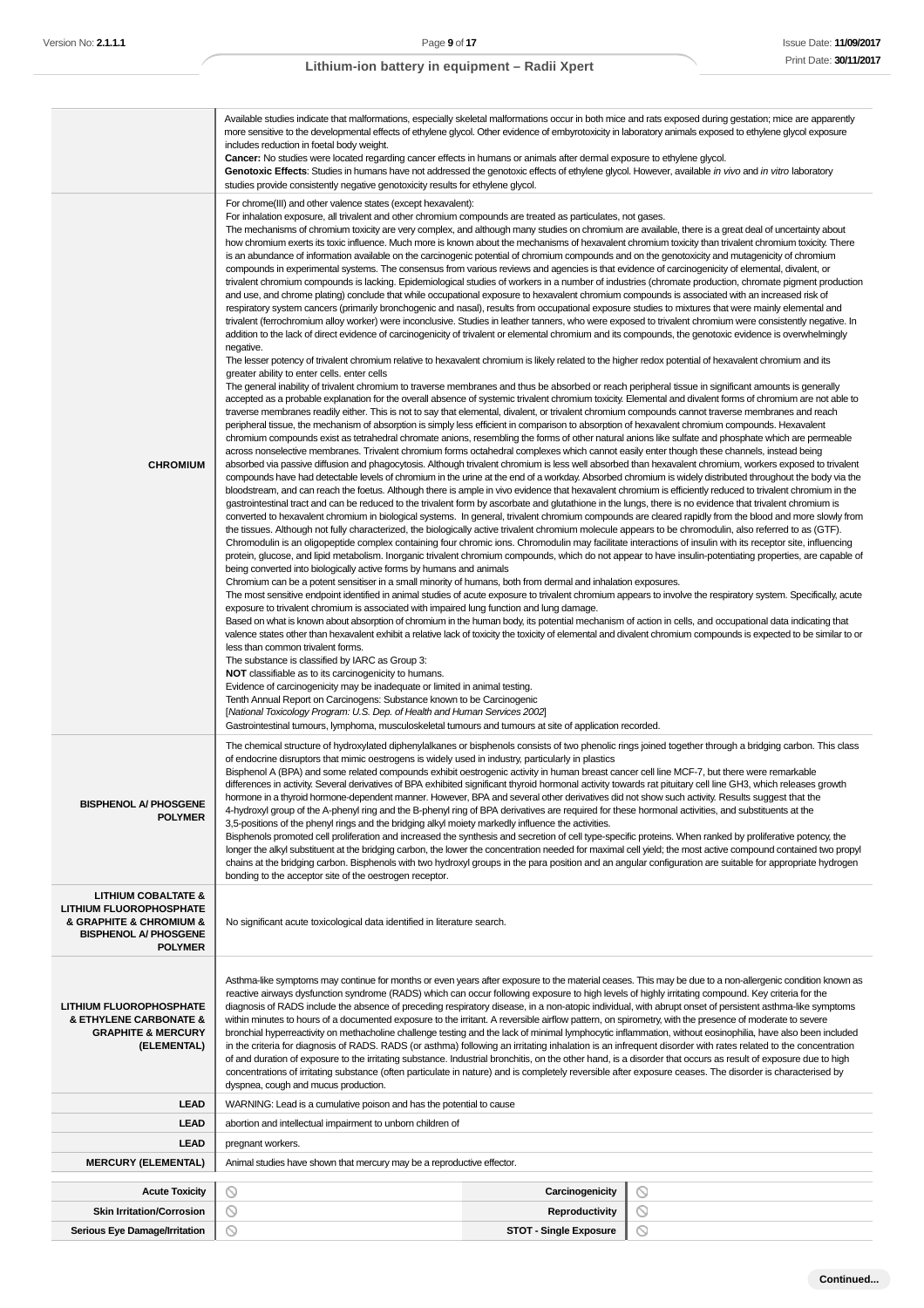| <b>Respiratory or Skin</b><br>sensitisation | <b>STOT - Repeated Exposure</b> |                                                                                                                                                           |  |  |
|---------------------------------------------|---------------------------------|-----------------------------------------------------------------------------------------------------------------------------------------------------------|--|--|
| <b>Mutagenicity</b>                         | <b>Aspiration Hazard</b>        |                                                                                                                                                           |  |  |
|                                             | Leaend:                         | $\blacktriangleright$ - Data available but does not fill the criteria for classification<br>$\blacktriangleright$ - Data available to make classification |  |  |
|                                             |                                 | $\bigcirc$ - Data Not Available to make classification                                                                                                    |  |  |

## **SECTION 12 ECOLOGICAL INFORMATION**

## **12.1. Toxicity**

| Lithium-ion battery in  | <b>ENDPOINT</b>  | <b>TEST DURATION (HR)</b> | <b>SPECIES</b>                | VALUE            | <b>SOURCE</b>           |
|-------------------------|------------------|---------------------------|-------------------------------|------------------|-------------------------|
| equipment - Radii Xpert | Not<br>Available | Not Available             | Not Available                 | Not<br>Available | Not<br>Available        |
|                         | <b>ENDPOINT</b>  | <b>TEST DURATION (HR)</b> | <b>SPECIES</b>                | VALUE            | <b>SOURCE</b>           |
|                         | LC50             | 96                        | Fish                          | 1.406mg/L        | $\overline{c}$          |
| lithium cobaltate       | <b>EC50</b>      | 48                        | Crustacea                     | 2.618mg/L        | $\overline{\mathbf{c}}$ |
|                         | <b>EC50</b>      | 72                        | Algae or other aquatic plants | 0.144mg/L        | $\overline{\mathbf{c}}$ |
|                         | <b>NOEC</b>      | 168                       | Algae or other aquatic plants | 0.0018mg/L       | 2                       |
|                         | <b>ENDPOINT</b>  | <b>TEST DURATION (HR)</b> | <b>SPECIES</b>                | VALUE            | SOURCE                  |
| lithium fluorophosphate | LC50             | 96                        | Fish                          | 42mg/L           | $\overline{c}$          |
|                         | <b>NOEC</b>      | 168                       | Crustacea                     | $2.55$ mg/L      | $\overline{\mathbf{c}}$ |
| ethylene carbonate      | <b>ENDPOINT</b>  | <b>TEST DURATION (HR)</b> | <b>SPECIES</b>                | VALUE            | <b>SOURCE</b>           |
|                         | LC50             | 96                        | Fish                          | 49000mg/L        | 2                       |
|                         | <b>ENDPOINT</b>  | <b>TEST DURATION (HR)</b> | <b>SPECIES</b>                | VALUE            | <b>SOURCE</b>           |
| graphite                | Not<br>Available | Not Available             | Not Available                 | Not<br>Available | Not<br>Available        |
|                         | <b>ENDPOINT</b>  | <b>TEST DURATION (HR)</b> | <b>SPECIES</b>                | VALUE            | <b>SOURCE</b>           |
|                         | LC50             | 96                        | Fish                          | 0.0079mg/L       | $\overline{\mathbf{c}}$ |
|                         | <b>EC50</b>      | 48                        | Crustacea                     | 0.029mg/L        | $\overline{\mathbf{c}}$ |
| lead                    | EC50             | 72                        | Algae or other aquatic plants | $0.0205$ mg/L    | $\overline{2}$          |
|                         | <b>BCFD</b>      | 8                         | Fish                          | 4.324mg/L        | 4                       |
|                         | <b>NOEC</b>      | 672                       | Fish                          | 0.00003mg/L      | 4                       |
|                         | <b>ENDPOINT</b>  | <b>TEST DURATION (HR)</b> | <b>SPECIES</b>                | VALUE            | <b>SOURCE</b>           |
|                         | LC50             | 96                        | Fish                          | 0.004mg/L        | 4                       |
| mercury (elemental)     | <b>EC50</b>      | 48                        | Crustacea                     | 0.0035mg/L       | 5                       |
|                         | <b>EC50</b>      | 72                        | Algae or other aquatic plants | 0.0025mg/L       | 4                       |
|                         | <b>BCF</b>       | 720                       | Fish                          | 0.001mg/L        | 4                       |
|                         | <b>NOEC</b>      | 2688                      | Crustacea                     | 0.00025mg/L      | $\overline{c}$          |
|                         | <b>ENDPOINT</b>  | <b>TEST DURATION (HR)</b> | <b>SPECIES</b>                | VALUE            | <b>SOURCE</b>           |
|                         | LC50             | 96                        | Fish                          | 0.0079mg/L       | $\overline{2}$          |
| lead                    | EC50             | 48                        | Crustacea                     | 0.029mg/L        | $\overline{c}$          |
|                         | EC50             | 72                        | Algae or other aquatic plants | 0.0205mg/L       | 2                       |
|                         | <b>BCFD</b>      | 8                         | Fish                          | 4.324mg/L        | 4                       |
|                         | <b>NOEC</b>      | 672                       | Fish                          | 0.00003mg/L      | $\overline{4}$          |
|                         | <b>ENDPOINT</b>  | <b>TEST DURATION (HR)</b> | <b>SPECIES</b>                | VALUE            | <b>SOURCE</b>           |
|                         | LC50             | 96                        | Fish                          | 0.004mg/L        | 4                       |
| mercury (elemental)     | <b>EC50</b>      | 48                        | Crustacea                     | 0.0035mg/L       | $\,$ 5 $\,$             |
|                         | <b>EC50</b>      | 72                        | Algae or other aquatic plants | 0.0025mg/L       | 4                       |
|                         | <b>BCF</b>       | 720                       | Fish                          | 0.001mg/L        | 4                       |
|                         | <b>NOEC</b>      | 2688                      | Crustacea                     | 0.00025mg/L      | $\overline{2}$          |
|                         | <b>ENDPOINT</b>  | <b>TEST DURATION (HR)</b> | <b>SPECIES</b>                | VALUE            | <b>SOURCE</b>           |
|                         | LC50             | 96                        | Fish                          | 13.9mg/L         | 4                       |
| chromium                | <b>EC50</b>      | 48                        | Crustacea                     | 0.0225mg/L       | 5                       |
|                         | <b>EC50</b>      | 72                        | Algae or other aquatic plants | 0.104mg/L        | $\overline{\mathbf{4}}$ |
|                         |                  |                           |                               |                  |                         |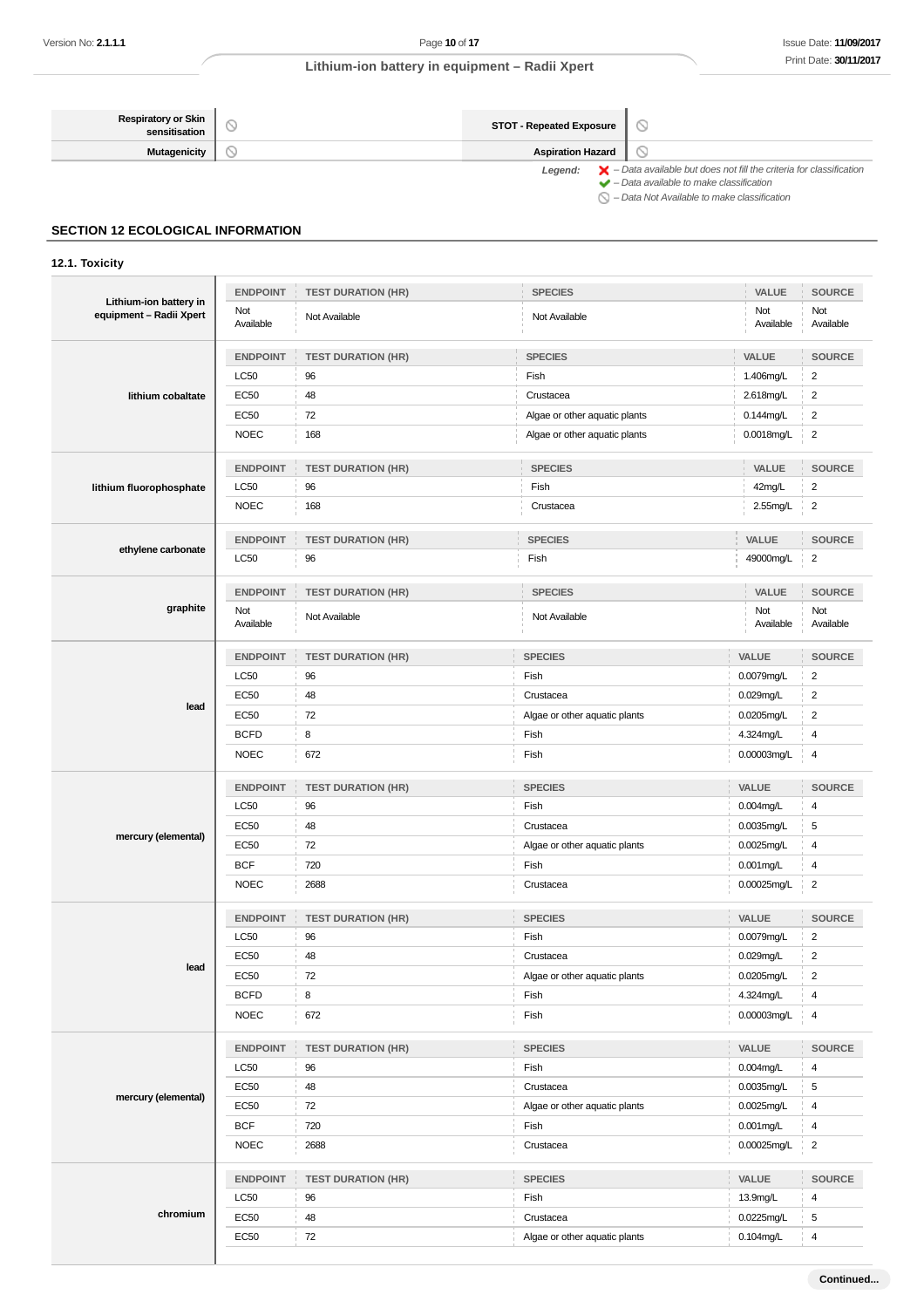|                               | <b>BCF</b>       | 1440                                                                                                                                                                                                                                                                                                  | Algae or other aquatic plants |              | 0.0495mg/L       | 4                |
|-------------------------------|------------------|-------------------------------------------------------------------------------------------------------------------------------------------------------------------------------------------------------------------------------------------------------------------------------------------------------|-------------------------------|--------------|------------------|------------------|
|                               | <b>NOEC</b>      | 672                                                                                                                                                                                                                                                                                                   | Fish                          |              | 0.00019mg/L      | $\overline{4}$   |
|                               | <b>ENDPOINT</b>  | <b>TEST DURATION (HR)</b>                                                                                                                                                                                                                                                                             | <b>SPECIES</b>                | <b>VALUE</b> |                  | <b>SOURCE</b>    |
|                               | LC50             | 96                                                                                                                                                                                                                                                                                                    | Fish                          |              | $0.001$ mg/L     | 4                |
| cadmium                       | <b>EC50</b>      | 48                                                                                                                                                                                                                                                                                                    | Crustacea                     |              | 0.0033mg/L       | 5                |
|                               | EC50             | 72                                                                                                                                                                                                                                                                                                    | Algae or other aquatic plants |              | $0.018$ mg/L     | 2                |
|                               | <b>BCF</b>       | 960                                                                                                                                                                                                                                                                                                   | Fish                          | 500mg/L      |                  | 4                |
|                               | <b>NOEC</b>      | 168                                                                                                                                                                                                                                                                                                   | Fish                          |              | 0.00001821mg/L   | $\overline{4}$   |
|                               | <b>ENDPOINT</b>  | <b>TEST DURATION (HR)</b>                                                                                                                                                                                                                                                                             | <b>SPECIES</b>                |              | <b>VALUE</b>     | <b>SOURCE</b>    |
| bisphenol A/ phosgene polymer | Not<br>Available | Not Available                                                                                                                                                                                                                                                                                         | Not Available                 |              | Not<br>Available | Not<br>Available |
|                               |                  |                                                                                                                                                                                                                                                                                                       |                               |              |                  |                  |
| Legend:                       |                  | Extracted from 1. IUCLID Toxicity Data 2. Europe ECHA Registered Substances - Ecotoxicological Information - Aquatic Toxicity 3. EPIWIN Suite V3.12<br>(QSAR) - Aquatic Toxicity Data (Estimated) 4. US EPA, Ecotox database - Aquatic Toxicity Data 5. ECETOC Aquatic Hazard Assessment Data 6. NITE |                               |              |                  |                  |

(Japan) - Bioconcentration Data 7. METI (Japan) - Bioconcentration Data 8. Vendor Data

### **DO NOT** discharge into sewer or waterways.

### **12.2. Persistence and degradability**

| Ingredient         | Persistence: Water/Soil | Persistence: Air |
|--------------------|-------------------------|------------------|
| ethvlene carbonate | <b>HIGH</b>             | <b>HIGH</b>      |

#### **12.3. Bioaccumulative potential**

| Ingredient         | <b>Bioaccumulation</b>    |
|--------------------|---------------------------|
| ethylene carbonate | LOW (LogKOW = $-0.3388$ ) |

### **12.4. Mobility in soil**

| Ingredient         | <b>Mobility</b>      |
|--------------------|----------------------|
| ethylene carbonate | LOW (KOC = $9.168$ ) |

#### **12.5.Results of PBT and vPvB assessment**

|                         |               | -             |               |
|-------------------------|---------------|---------------|---------------|
| Relevant available data | Not Available | Not Available | Not Available |
| PBT Criteria fulfilled? | Not Available | Not Available | Not Available |

### **12.6. Other adverse effects**

No data available

## **SECTION 13 DISPOSAL CONSIDERATIONS**

#### **13.1. Waste treatment methods**

| <b>Product / Packaging disposal</b> | Consult State Land Waste Management Authority for disposal.<br>Bury residue in an authorised landfill. |
|-------------------------------------|--------------------------------------------------------------------------------------------------------|
| Waste treatment options             | Not Available                                                                                          |
| Sewage disposal options             | Not Available                                                                                          |

## **SECTION 14 TRANSPORT INFORMATION**

| <b>Labels Required</b>           |                                                                                                                                          |
|----------------------------------|------------------------------------------------------------------------------------------------------------------------------------------|
|                                  |                                                                                                                                          |
| <b>Marine Pollutant</b>          | <b>NO</b>                                                                                                                                |
| Land transport (ADR)             |                                                                                                                                          |
| 14.1.UN number                   | 3481                                                                                                                                     |
| 14.2.UN proper shipping name     | LITHIUM ION BATTERIES CONTAINED IN EQUIPMENT or LITHIUM ION BATTERIES PACKED WITH EQUIPMENT (including lithium ion polymer<br>batteries) |
| 14.3. Transport hazard class(es) | Class<br>9<br>Subrisk<br>Not Applicable                                                                                                  |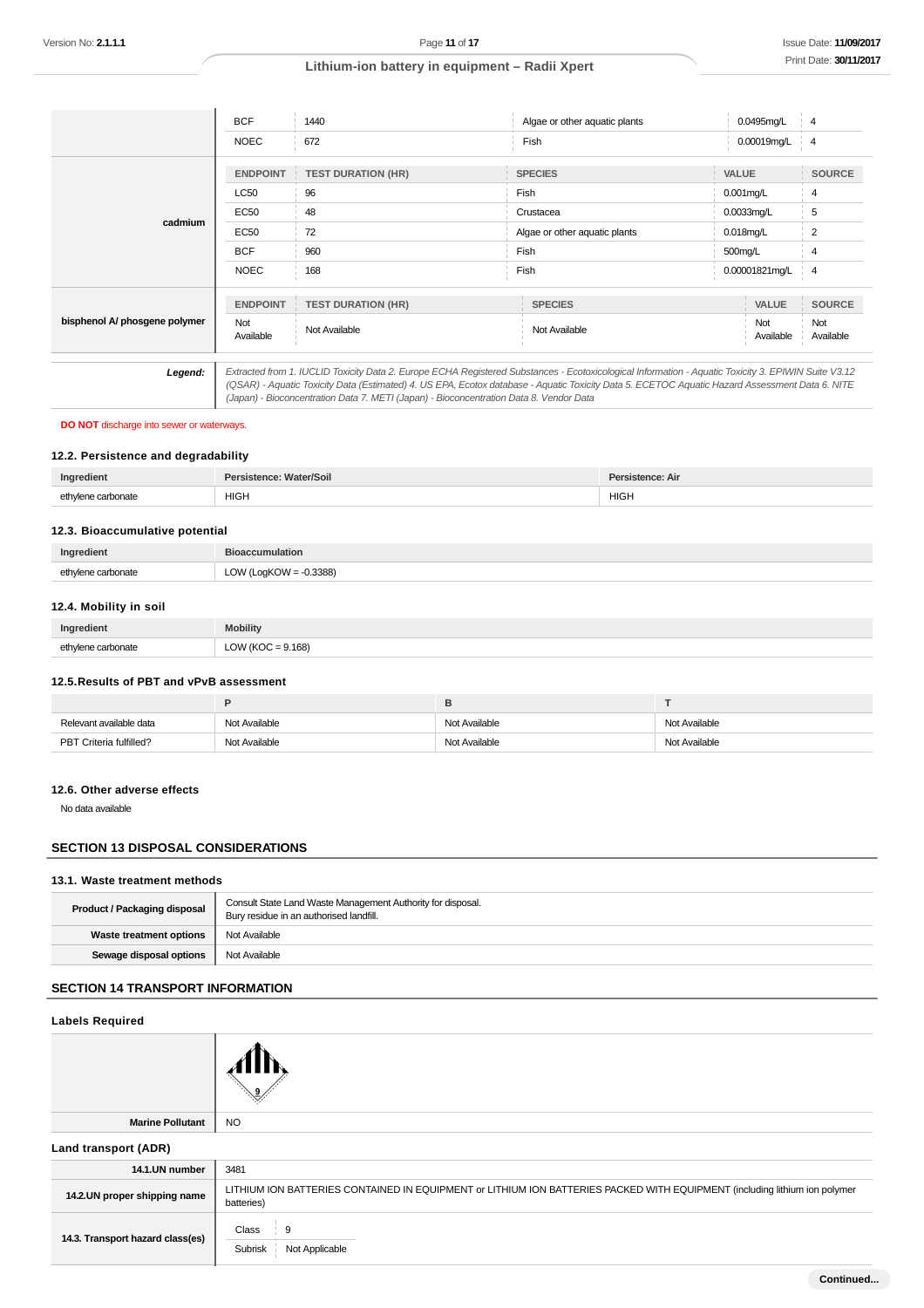## **Air transport (ICAO-IATA / DGR)**

| 14.1. UN number                       | 3481                                           |                                                                                                                                                            |                                                                        |  |
|---------------------------------------|------------------------------------------------|------------------------------------------------------------------------------------------------------------------------------------------------------------|------------------------------------------------------------------------|--|
| 14.2. UN proper shipping name         | polymer batteries)                             | Lithium ion batteries contained in equipment (including lithium ion polymer batteries); Lithium ion batteries packed with equipment (including lithium ion |                                                                        |  |
|                                       | <b>ICAO/IATA Class</b>                         | 9                                                                                                                                                          |                                                                        |  |
| 14.3. Transport hazard class(es)      | ICAO / IATA Subrisk                            | Not Applicable                                                                                                                                             |                                                                        |  |
|                                       | <b>ERG Code</b>                                | 9F                                                                                                                                                         |                                                                        |  |
| 14.4. Packing group                   | Not Applicable                                 |                                                                                                                                                            |                                                                        |  |
| 14.5. Environmental hazard            | Not Applicable                                 |                                                                                                                                                            |                                                                        |  |
|                                       | Special provisions                             |                                                                                                                                                            | A48 A88 A99 A154 A164 A181 A185 A206; A88 A99 A154 A164 A181 A185 A206 |  |
|                                       | Cargo Only Packing Instructions                |                                                                                                                                                            | 967; 966                                                               |  |
|                                       | Cargo Only Maximum Qty / Pack                  |                                                                                                                                                            | 35 kg                                                                  |  |
| 14.6. Special precautions for<br>user | Passenger and Cargo Packing Instructions       |                                                                                                                                                            | 967; 966                                                               |  |
|                                       | Passenger and Cargo Maximum Qty / Pack         |                                                                                                                                                            | 5 kg                                                                   |  |
|                                       |                                                | Passenger and Cargo Limited Quantity Packing Instructions                                                                                                  | Forbidden                                                              |  |
|                                       | Passenger and Cargo Limited Maximum Qty / Pack |                                                                                                                                                            | Forbidden                                                              |  |

### **Sea transport (IMDG-Code / GGVSee)**

| 14.1. UN number                       | 3481                                                                                                                                     |  |  |
|---------------------------------------|------------------------------------------------------------------------------------------------------------------------------------------|--|--|
|                                       |                                                                                                                                          |  |  |
| 14.2. UN proper shipping name         | LITHIUM ION BATTERIES CONTAINED IN EQUIPMENT or LITHIUM ION BATTERIES PACKED WITH EQUIPMENT (including lithium ion polymer<br>batteries) |  |  |
| 14.3. Transport hazard class(es)      | <b>IMDG Class</b><br>9<br><b>IMDG Subrisk</b><br>Not Applicable                                                                          |  |  |
| 14.4. Packing group                   | Not Applicable                                                                                                                           |  |  |
| 14.5. Environmental hazard            | Not Applicable                                                                                                                           |  |  |
| 14.6. Special precautions for<br>user | <b>EMS Number</b><br>$F-A$ , S-I<br>Special provisions<br>188 230 310 348 360 376 377 384<br><b>Limited Quantities</b><br>0              |  |  |

#### **Inland waterways transport (ADN)**

| 14.1. UN number                       | 3481                                                                                                                                     |                                                                        |  |
|---------------------------------------|------------------------------------------------------------------------------------------------------------------------------------------|------------------------------------------------------------------------|--|
| 14.2. UN proper shipping name         | LITHIUM ION BATTERIES CONTAINED IN EQUIPMENT or LITHIUM ION BATTERIES PACKED WITH EQUIPMENT (including lithium ion polymer<br>batteries) |                                                                        |  |
| 14.3. Transport hazard class(es)      | 9<br>Not Applicable                                                                                                                      |                                                                        |  |
| 14.4. Packing group                   | Not Applicable                                                                                                                           |                                                                        |  |
| 14.5. Environmental hazard            | Not Applicable                                                                                                                           |                                                                        |  |
| 14.6. Special precautions for<br>user | Classification code<br>Special provisions<br>Limited quantity<br>Equipment required<br>Fire cones number                                 | M4<br>188; 230; 310; 348; 360; 376; 377; 636<br>0<br>PP<br>$\mathbf 0$ |  |

**14.7. Transport in bulk according to Annex II of MARPOL and the IBC code**

Not Applicable

## **SECTION 15 REGULATORY INFORMATION**

#### **15.1. Safety, health and environmental regulations / legislation specific for the substance or mixture**

### **LITHIUM COBALTATE(12190-79-3) IS FOUND ON THE FOLLOWING REGULATORY LISTS**

| European Customs Inventory of Chemical Substances ECICS (English)                                    | Ireland Occupational Exposure Limits                                                                 |
|------------------------------------------------------------------------------------------------------|------------------------------------------------------------------------------------------------------|
| European Union - European Inventory of Existing Commercial Chemical Substances (EINECS)<br>(English) | Ireland Occupational Exposure Limits - Intended Changes                                              |
| International Agency for Research on Cancer (IARC) - Agents Classified by the IARC<br>Monographs     |                                                                                                      |
| LITHIUM FLUOROPHOSPHATE(21324-40-3) IS FOUND ON THE FOLLOWING REGULATORY LISTS                       |                                                                                                      |
| European Customs Inventory of Chemical Substances ECICS (English)                                    | European Union - European Inventory of Existing Commercial Chemical Substances (EINECS)<br>(English) |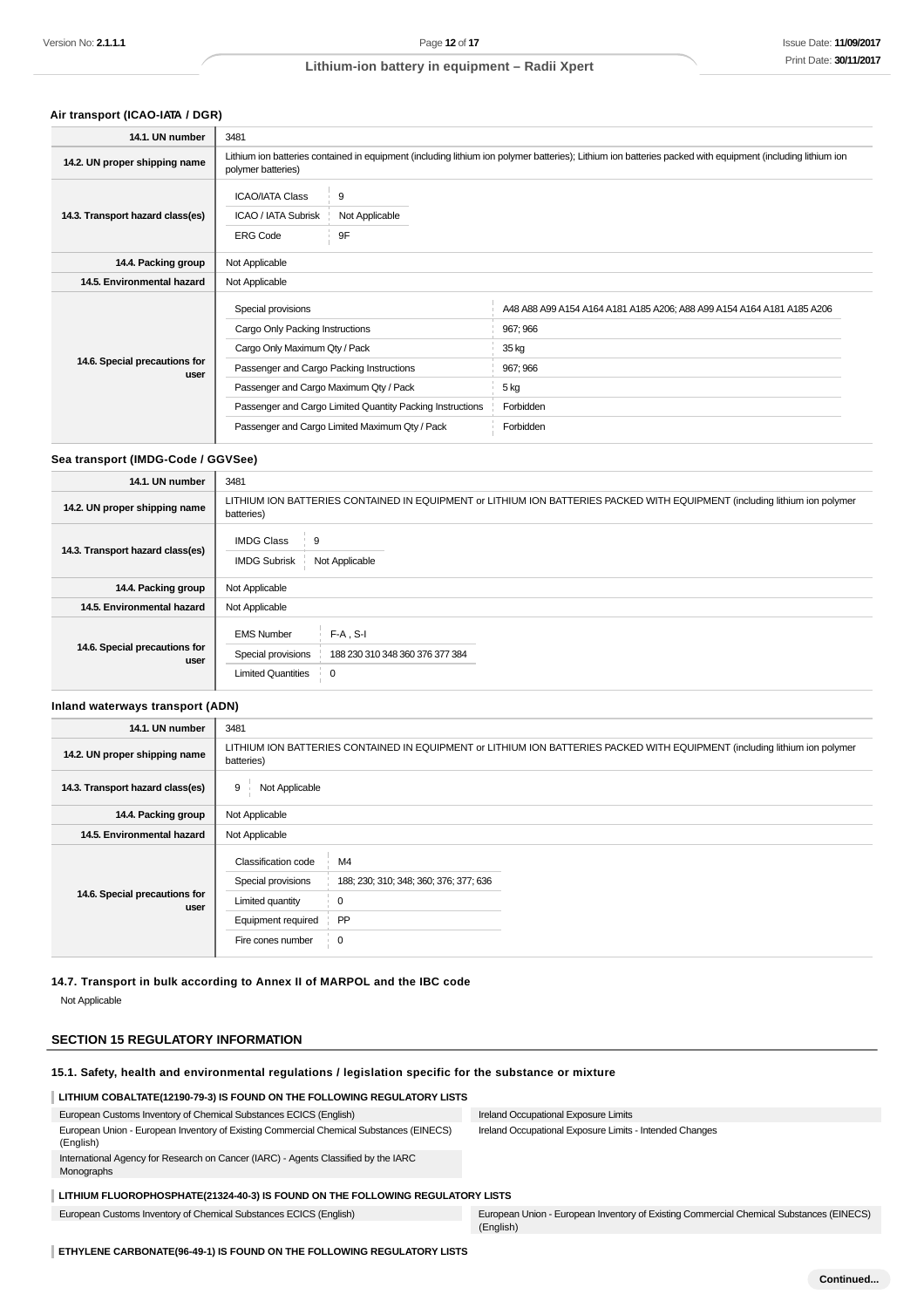| EU European Chemicals Agency (ECHA) Community Rolling Action Plan (CoRAP) List of<br>Substances                                                                               | European Union - European Inventory of Existing Commercial Chemical Substances (EINECS)<br>(English)                                 |
|-------------------------------------------------------------------------------------------------------------------------------------------------------------------------------|--------------------------------------------------------------------------------------------------------------------------------------|
| European Customs Inventory of Chemical Substances ECICS (English)                                                                                                             |                                                                                                                                      |
| GRAPHITE(7782-42-5) IS FOUND ON THE FOLLOWING REGULATORY LISTS                                                                                                                |                                                                                                                                      |
| EU European Chemicals Agency (ECHA) Community Rolling Action Plan (CoRAP) List of<br>Substances                                                                               | European Union - European Inventory of Existing Commercial Chemical Substances (EINECS)<br>(English)                                 |
| European Customs Inventory of Chemical Substances ECICS (English)                                                                                                             |                                                                                                                                      |
| LEAD(7439-92-1) IS FOUND ON THE FOLLOWING REGULATORY LISTS                                                                                                                    |                                                                                                                                      |
| EU REACH Regulation (EC) No 1907/2006 - Annex XVII - Restrictions on the manufacture,                                                                                         | European Union (EU) Council Directive 98/24/EC on the protection of the health and safety of                                         |
| placing on the market and use of certain dangerous substances, mixtures and articles                                                                                          | workers from the risks related to chemical agents at work - Annex I: List of Binding Occupational<br>Exposure Limit Values (English) |
| Europe AeroSpace and Defence Industries Association of Europe (ASD) REACH<br>Implementation Working Group Priority Declarable Substances List (PDSL)                          | European Union (EU) Regulation (EC) No 1272/2008 on Classification, Labelling and                                                    |
| European Customs Inventory of Chemical Substances ECICS (English)                                                                                                             | Packaging of Substances and Mixtures - Annex VI                                                                                      |
| European Trade Union Confederation (ETUC) Priority List for REACH Authorisation                                                                                               | International Agency for Research on Cancer (IARC) - Agents Classified by the IARC<br>Monographs                                     |
| European Union - European Inventory of Existing Commercial Chemical Substances (EINECS)<br>(English)                                                                          | Ireland Occupational Exposure Limits                                                                                                 |
|                                                                                                                                                                               |                                                                                                                                      |
| MERCURY (ELEMENTAL)(7439-97-6) IS FOUND ON THE FOLLOWING REGULATORY LISTS<br>EU REACH Regulation (EC) No 1907/2006 - Annex XVII - Restrictions on the manufacture,            | European Union (EU) Regulation (EC) No 1272/2008 on Classification, Labelling and                                                    |
| placing on the market and use of certain dangerous substances, mixtures and articles                                                                                          | Packaging of Substances and Mixtures - Annex VI                                                                                      |
| EU REACH Regulation (EC) No 1907/2006 - Annex XVII (Appendix 6) Toxic to reproduction:<br>category 1B (Table 3.1)/category 2 (Table 3.2)                                      | European Union (EU) Third List of Indicative Occupational Exposure Limit Values (IOELVs)<br>(English)                                |
| European Customs Inventory of Chemical Substances ECICS (English)                                                                                                             | International Agency for Research on Cancer (IARC) - Agents Classified by the IARC                                                   |
| European Union - European Inventory of Existing Commercial Chemical Substances (EINECS)<br>(English)                                                                          | Monographs<br>Ireland Occupational Exposure Limits                                                                                   |
|                                                                                                                                                                               |                                                                                                                                      |
| LEAD(7439-92-1) IS FOUND ON THE FOLLOWING REGULATORY LISTS<br>EU REACH Regulation (EC) No 1907/2006 - Annex XVII - Restrictions on the manufacture,                           | European Union (EU) Council Directive 98/24/EC on the protection of the health and safety of                                         |
| placing on the market and use of certain dangerous substances, mixtures and articles                                                                                          | workers from the risks related to chemical agents at work - Annex I: List of Binding Occupational                                    |
| Europe AeroSpace and Defence Industries Association of Europe (ASD) REACH                                                                                                     | Exposure Limit Values (English)                                                                                                      |
| Implementation Working Group Priority Declarable Substances List (PDSL)<br>European Customs Inventory of Chemical Substances ECICS (English)                                  | European Union (EU) Regulation (EC) No 1272/2008 on Classification, Labelling and<br>Packaging of Substances and Mixtures - Annex VI |
| European Trade Union Confederation (ETUC) Priority List for REACH Authorisation                                                                                               | International Agency for Research on Cancer (IARC) - Agents Classified by the IARC                                                   |
| European Union - European Inventory of Existing Commercial Chemical Substances (EINECS)                                                                                       | Monographs<br>Ireland Occupational Exposure Limits                                                                                   |
| (English)                                                                                                                                                                     |                                                                                                                                      |
| <b>MERCURY (ELEMENTAL)(7439-97-6) IS FOUND ON THE FOLLOWING REGULATORY LISTS</b>                                                                                              |                                                                                                                                      |
| EU REACH Regulation (EC) No 1907/2006 - Annex XVII - Restrictions on the manufacture,<br>placing on the market and use of certain dangerous substances, mixtures and articles | European Union (EU) Regulation (EC) No 1272/2008 on Classification, Labelling and<br>Packaging of Substances and Mixtures - Annex VI |
| EU REACH Regulation (EC) No 1907/2006 - Annex XVII (Appendix 6) Toxic to reproduction:<br>category 1B (Table 3.1)/category 2 (Table 3.2)                                      | European Union (EU) Third List of Indicative Occupational Exposure Limit Values (IOELVs)<br>(English)                                |
| European Customs Inventory of Chemical Substances ECICS (English)                                                                                                             | International Agency for Research on Cancer (IARC) - Agents Classified by the IARC                                                   |
| European Union - European Inventory of Existing Commercial Chemical Substances (EINECS)<br>(English)                                                                          | Monographs<br>Ireland Occupational Exposure Limits                                                                                   |
| CHROMIUM(7440-47-3) IS FOUND ON THE FOLLOWING REGULATORY LISTS                                                                                                                |                                                                                                                                      |
| EU Consolidated List of Indicative Occupational Exposure Limit Values (IOELVs)                                                                                                | European Union (EU) Commission Directive 2006/15/EC establishing a second list of                                                    |
| European Customs Inventory of Chemical Substances ECICS (English)                                                                                                             | indicative occupational exposure limit values (IOELVs) (Spanish)                                                                     |
| European Union - European Inventory of Existing Commercial Chemical Substances (EINECS)                                                                                       | International Agency for Research on Cancer (IARC) - Agents Classified by the IARC                                                   |
| (English)                                                                                                                                                                     | Monographs<br>Ireland Occupational Exposure Limits                                                                                   |
|                                                                                                                                                                               |                                                                                                                                      |
| CADMIUM(7440-43-9) IS FOUND ON THE FOLLOWING REGULATORY LISTS                                                                                                                 | European Union - European Inventory of Existing Commercial Chemical Substances (EINECS)                                              |
| EU REACH Regulation (EC) No 1907/2006 - Annex XVII - Restrictions on the manufacture,<br>placing on the market and use of certain dangerous substances, mixtures and articles | (English)                                                                                                                            |
| EU REACH Regulation (EC) No 1907/2006 - Annex XVII (Appendix 2) Carcinogens: category<br>1B (Table 3.1)/category 2 (Table 3.2)                                                | European Union (EU) Regulation (EC) No 1272/2008 on Classification, Labelling and<br>Packaging of Substances and Mixtures - Annex VI |
| EU REACH Regulation (EC) No 1907/2006 - Proposals to identify Substances of Very High                                                                                         | International Agency for Research on Cancer (IARC) - Agents Classified by the IARC                                                   |
|                                                                                                                                                                               |                                                                                                                                      |
| Concern: Annex XV reports for commenting by Interested Parties                                                                                                                | Monographs                                                                                                                           |
| Europe AeroSpace and Defence Industries Association of Europe (ASD) REACH<br>Implementation Working Group Priority Declarable Substances List (PDSL)                          | Ireland Occupational Exposure Limits<br>Ireland Occupational Exposure Limits - Intended Changes                                      |
| European Customs Inventory of Chemical Substances ECICS (English)                                                                                                             |                                                                                                                                      |
| European Trade Union Confederation (ETUC) Priority List for REACH Authorisation                                                                                               |                                                                                                                                      |
| BISPHENOL A/ PHOSGENE POLYMER(25971-63-5) IS FOUND ON THE FOLLOWING REGULATORY LISTS                                                                                          |                                                                                                                                      |

This safety data sheet is in compliance with the following EU legislation and its adaptations - as far as applicable - : 98/24/EC, 92/85/EC, 94/33/EC, 91/689/EEC, 1999/13/EC, Commission Regulation (EU) 2015/830, Regulation (EC) No 1272/2008 and their amendments

### **15.2. Chemical safety assessment**

For further information please look at the Chemical Safety Assessment and Exposure Scenarios prepared by your Supply Chain if available.

#### **ECHA SUMMARY**

| Ingredient                    | <b>CAS number</b>                 | Index No      |                               | <b>ECHA Dossier</b> |                                 |  |
|-------------------------------|-----------------------------------|---------------|-------------------------------|---------------------|---------------------------------|--|
| lithium cobaltate             | 12190-79-3                        | Not Available |                               | Not Available       |                                 |  |
|                               |                                   |               |                               |                     |                                 |  |
| <b>Harmonisation (C&amp;L</b> | Hazard Class and Category Code(s) |               | <b>Pictograms Signal Word</b> |                     | <b>Hazard Statement Code(s)</b> |  |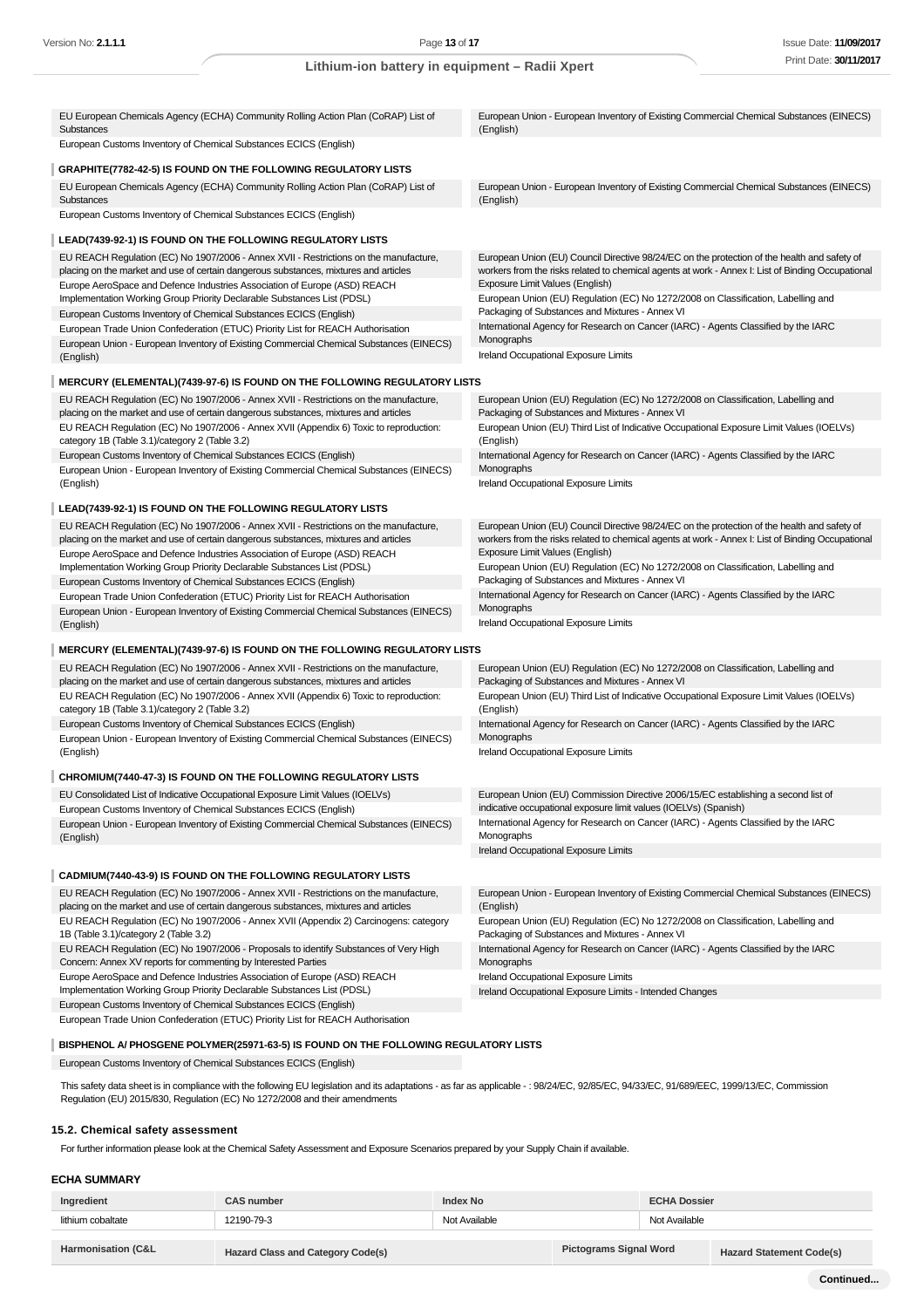| Inventory)                                  |                                                                                                                                                                                                                              |                 |                                                     | Code(s)                                    |                     |                                                                                      |                                                                  |
|---------------------------------------------|------------------------------------------------------------------------------------------------------------------------------------------------------------------------------------------------------------------------------|-----------------|-----------------------------------------------------|--------------------------------------------|---------------------|--------------------------------------------------------------------------------------|------------------------------------------------------------------|
| 1                                           | Skin Sens. 1; Carc. 1B                                                                                                                                                                                                       |                 |                                                     | GHS08; Dgr                                 |                     |                                                                                      | H317; H350                                                       |
| 2                                           | Repr. 2; Skin Sens. 1; Carc. 1B; Acute Tox. 4; Aquatic Chronic 3; Resp.<br>Sens. 1; Carc. 2                                                                                                                                  |                 | GHS08; Dgr                                          |                                            |                     | H361; H317; H350; H302; H412;<br>H334                                                |                                                                  |
|                                             | Harmonisation Code $1 =$ The most prevalent classification. Harmonisation Code $2 =$ The most severe classification.                                                                                                         |                 |                                                     |                                            |                     |                                                                                      |                                                                  |
| Ingredient                                  | <b>CAS number</b>                                                                                                                                                                                                            |                 | <b>Index No</b>                                     |                                            | <b>ECHA Dossier</b> |                                                                                      |                                                                  |
| lithium fluorophosphate                     | 21324-40-3                                                                                                                                                                                                                   |                 | Not Available                                       |                                            | Not Available       |                                                                                      |                                                                  |
| <b>Harmonisation (C&amp;L</b><br>Inventory) | <b>Hazard Class and Category Code(s)</b>                                                                                                                                                                                     |                 | Code(s)                                             | <b>Pictograms Signal Word</b>              |                     | <b>Hazard Statement Code(s)</b>                                                      |                                                                  |
| $\mathbf{1}$                                | Acute Tox. 3; Skin Corr. 1A; Eye Dam. 1; STOT RE 1                                                                                                                                                                           |                 |                                                     | GHS08; GHS05; GHS06; Dgr                   |                     |                                                                                      | H301; H314; H318; H372                                           |
| $\overline{2}$                              | Acute Tox. 3; Skin Corr. 1A; Eye Dam. 1; STOT RE 1; Skin Corr. 1B; Acute<br>Tox. 4; Met. Corr. 1                                                                                                                             |                 |                                                     | GHS08; GHS05; GHS06; Dgr                   |                     |                                                                                      | H301; H314; H372; H318; H311;<br>H290; H331                      |
|                                             | Harmonisation Code $1$ = The most prevalent classification. Harmonisation Code $2$ = The most severe classification.                                                                                                         |                 |                                                     |                                            |                     |                                                                                      |                                                                  |
| Ingredient                                  | <b>CAS number</b>                                                                                                                                                                                                            |                 | <b>Index No</b>                                     |                                            | <b>ECHA Dossier</b> |                                                                                      |                                                                  |
| ethylene carbonate                          | 96-49-1                                                                                                                                                                                                                      | Not Available   |                                                     |                                            | Not Available       |                                                                                      |                                                                  |
| Harmonisation (C&L<br>Inventory)            | <b>Hazard Class and Category Code(s)</b>                                                                                                                                                                                     |                 |                                                     | <b>Pictograms Signal Word Code(s)</b>      |                     | <b>Hazard Statement Code(s)</b>                                                      |                                                                  |
| 2                                           | Acute Tox. 4; Eye Irrit. 2; STOT RE 2; STOT SE 3; Skin Irrit. 2; Eye Dam. 1                                                                                                                                                  |                 | GHS08; Dgr; GHS05                                   |                                            |                     | H302; H373; H335; H315; H318                                                         |                                                                  |
|                                             | Harmonisation Code $1$ = The most prevalent classification. Harmonisation Code $2$ = The most severe classification.                                                                                                         |                 |                                                     |                                            |                     |                                                                                      |                                                                  |
| Ingredient                                  | <b>CAS number</b>                                                                                                                                                                                                            |                 | <b>Index No</b>                                     |                                            | <b>ECHA Dossier</b> |                                                                                      |                                                                  |
| graphite                                    | 7782-42-5                                                                                                                                                                                                                    |                 | Not Available                                       | Not Available                              |                     |                                                                                      |                                                                  |
| Harmonisation (C&L<br>Inventory)            | <b>Hazard Class and Category Code(s)</b>                                                                                                                                                                                     |                 | Code(s)                                             | <b>Pictograms Signal Word</b>              |                     | <b>Hazard Statement Code(s)</b>                                                      |                                                                  |
| 1                                           | Not Classified                                                                                                                                                                                                               |                 |                                                     | Not Available                              |                     |                                                                                      | Not Available                                                    |
| 2                                           | Eye Irrit. 2; STOT SE 3; Skin Irrit. 2; STOT RE 1; Acute Tox. 4; STOT RE 2;<br>Flam. Sol. 2                                                                                                                                  |                 |                                                     | GHS08; Dgr; GHS02                          |                     |                                                                                      | H335; H315; H318; H372; H228;<br>H <sub>302</sub>                |
|                                             | Harmonisation Code $1$ = The most prevalent classification. Harmonisation Code $2$ = The most severe classification.                                                                                                         |                 |                                                     |                                            |                     |                                                                                      |                                                                  |
| Ingredient                                  | <b>CAS number</b>                                                                                                                                                                                                            | <b>Index No</b> |                                                     |                                            |                     |                                                                                      | <b>ECHA Dossier</b>                                              |
| lead                                        | 7439-92-1<br>082-013-00-1 082-014-00-7                                                                                                                                                                                       |                 |                                                     |                                            |                     | Not Available                                                                        |                                                                  |
| Harmonisation (C&L<br>Inventory)            | <b>Hazard Class and Category Code(s)</b>                                                                                                                                                                                     |                 |                                                     | <b>Pictograms Signal Word</b><br>Code(s)   |                     |                                                                                      | <b>Hazard Statement Code(s)</b>                                  |
| 2                                           | Repr. 1A; Lact.; STOT RE 1; Aquatic Chronic 2; Aquatic Acute 1; Aquatic<br>Chronic 1; Acute Tox. 4; STOT RE 2; Muta. 2; Carc. 2; Aquatic Chronic 4; Repr.<br>1B; Repr. 2; Acute Tox. 3; STOT SE 2; Skin Irrit. 2; Eye Dam. 1 |                 | GHS08; Dgr; GHS09;<br>GHS02; GHS03; GHS05;<br>GHS06 |                                            |                     | H360FD; H362; H372; H410; H400;<br>H341; H351; H311; H315; H331;<br>H301; H371; H318 |                                                                  |
| $\overline{2}$                              | Repr. 1A; Lact.; STOT RE 1; Aquatic Chronic 2; Aquatic Acute 1; Aquatic<br>Chronic 1; Acute Tox. 4; STOT RE 2; Muta. 2; Carc. 2; Aquatic Chronic 4; Repr.                                                                    |                 |                                                     | GHS08; Dgr; GHS09;<br>GHS02; GHS03; GHS05; |                     |                                                                                      | H360FD; H362; H372; H410; H400;<br>H341; H351; H311; H315; H331; |

|   | 1B; Repr. 2; Acute Tox. 3; STOT SE 2; Skin Irrit. 2; Eye Dam. 1                                                 | GHS06             | H301: H371: H318                            |
|---|-----------------------------------------------------------------------------------------------------------------|-------------------|---------------------------------------------|
|   | Acute Tox. 4; Acute Tox. 4; Carc. 2; Repr. 1A; STOT RE 1; Aquatic Chronic 3                                     | GHS08; Dgr        | H302; H332; H351; H360; H372;<br>H412       |
| 2 | Acute Tox. 4; Carc. 2; Repr. 1A; STOT RE 1; Aquatic Chronic 3; STOT RE 2;<br>Aquatic Acute 1; Aquatic Chronic 2 | GHS08; Dgr; GHS09 | H302; H332; H351; H360; H372;<br>H412: H400 |
|   | Skin Irrit. 2; Eye Irrit. 2                                                                                     | GHS07; Wng        | H315: H319                                  |
| 2 | Skin Irrit. 2; Eye Irrit. 2                                                                                     | GHS07; Wng        | H315: H319                                  |

Harmonisation Code 1 = The most prevalent classification. Harmonisation Code 2 = The most severe classification.

| Ingredient                       | <b>CAS number</b>                                                                                                                                                                   | <b>Index No</b> |                                           | <b>ECHA Dossier</b> |                                                                               |
|----------------------------------|-------------------------------------------------------------------------------------------------------------------------------------------------------------------------------------|-----------------|-------------------------------------------|---------------------|-------------------------------------------------------------------------------|
| mercury (elemental)              | 7439-97-6                                                                                                                                                                           | 080-001-00-0    |                                           | Not Available       |                                                                               |
| Harmonisation (C&L<br>Inventory) | <b>Hazard Class and Category Code(s)</b>                                                                                                                                            |                 | <b>Pictograms Signal</b><br>Word Code(s)  |                     | <b>Hazard Statement Code(s)</b>                                               |
| 2                                | Acute Tox. 2; Repr. 1B; STOT RE 1; Aquatic Chronic 1; Met. Corr. 1; Acute<br>Tox. 1; Aquatic Acute 1; Acute Tox. 3; STOT RE 2; Repr. 1A; Skin Sens. 1;<br>Muta. 2; STOT SE 1        |                 | GHS09; GHS08; GHS06;<br>Dar: GHS05        |                     | H330; H372; H410; H290; H400;<br>H360D; H300; H311; H250; H317;<br>H341: H371 |
|                                  | Ox. Sol. 2; Acute Tox. 3; Acute Tox. 4; Skin Corr. 1B; Skin Sens. 1; Acute Tox.<br>2; Resp. Sens. 1; Muta. 1B; Carc. 1B; Repr. 1B; STOT RE 1; Aquatic Acute<br>1; Aquatic Chronic 1 |                 | GHS03; GHS09; GHS08;<br>GHS05; GHS06; Dgr |                     | H272; H301; H312; H314; H317; H330;<br>H334; H340; H350; H360; H372; H410     |
| 2                                | Ox. Sol. 2; Acute Tox. 3; Acute Tox. 4; Skin Corr. 1B; Skin Sens. 1; Acute Tox.<br>2; Resp. Sens. 1; Muta. 1B; Carc. 1B; Repr. 1B; STOT RE 1; Aquatic Acute<br>1; Aquatic Chronic 1 |                 | GHS03; GHS09; GHS08;<br>GHS05; GHS06; Dgr |                     | H272; H301; H312; H314; H317; H330;<br>H334; H340; H350; H360; H372; H410     |
|                                  | Ox. Sol. 2; Acute Tox. 4; Aquatic Acute 1; Aquatic Chronic 1                                                                                                                        |                 | GHS03; GHS09; GHS07;<br>Dgr               |                     | H272: H302: H400: H410                                                        |
| 2                                | Ox. Sol. 2; Acute Tox. 4; Aquatic Acute 1; Aquatic Chronic 1                                                                                                                        |                 | GHS03; GHS09; GHS07;<br>Dgr               |                     | H272; H302; H400; H410                                                        |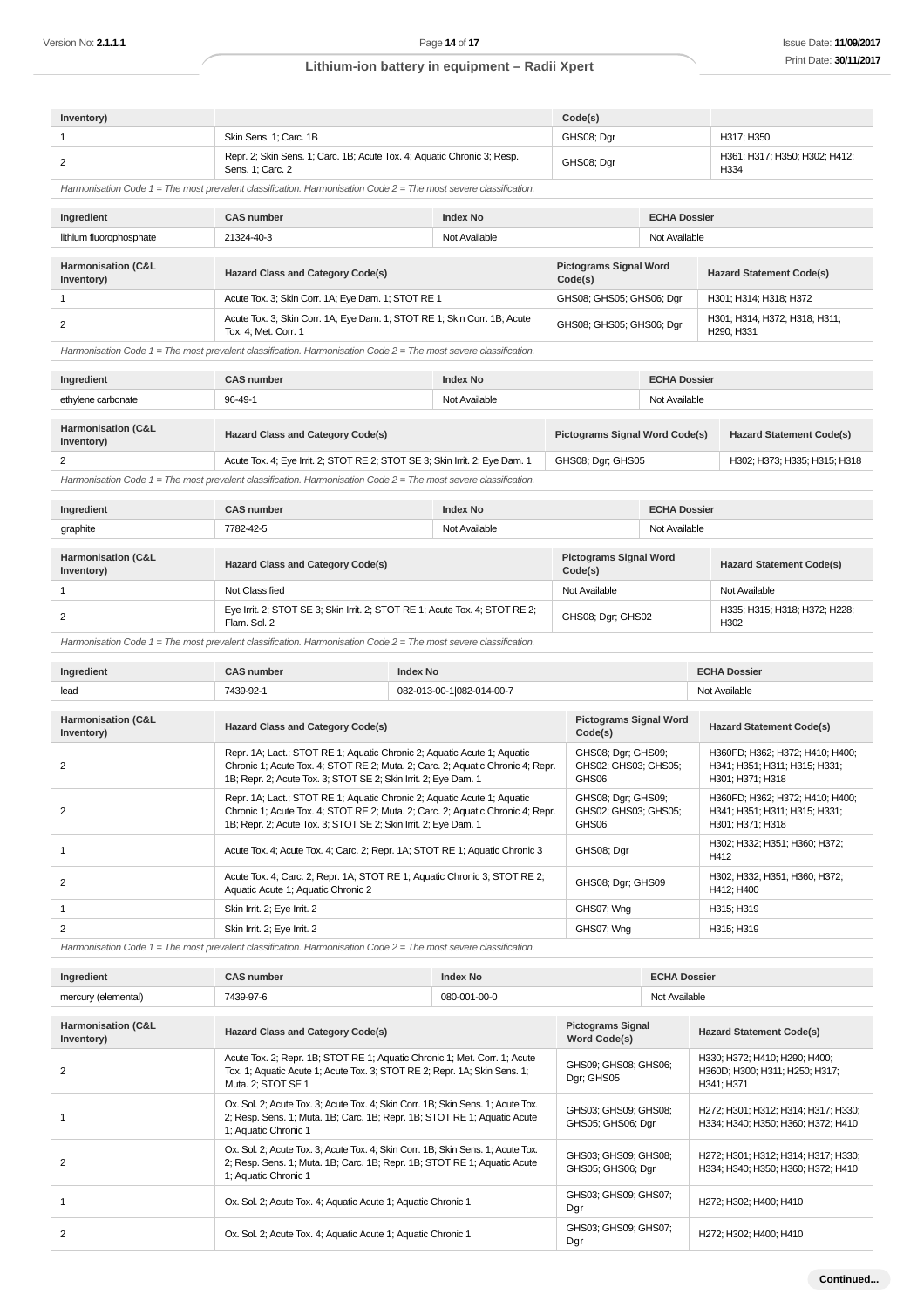Harmonisation Code  $1 =$  The most prevalent classification. Harmonisation Code  $2 =$  The most severe classification.

| Ingredient         | <b>CAS number</b>                                                                                                                                                                                                            | <b>Index No</b>           | <b>ECHA Dossier</b>                                 |                                                                                      |
|--------------------|------------------------------------------------------------------------------------------------------------------------------------------------------------------------------------------------------------------------------|---------------------------|-----------------------------------------------------|--------------------------------------------------------------------------------------|
| lead               | 7439-92-1                                                                                                                                                                                                                    | 082-013-00-1 082-014-00-7 |                                                     | Not Available                                                                        |
| Harmonisation (C&L |                                                                                                                                                                                                                              |                           | <b>Pictograms Signal Word</b>                       |                                                                                      |
| Inventory)         | <b>Hazard Class and Category Code(s)</b>                                                                                                                                                                                     |                           | Code(s)                                             | <b>Hazard Statement Code(s)</b>                                                      |
| 2                  | Repr. 1A; Lact.; STOT RE 1; Aquatic Chronic 2; Aquatic Acute 1; Aquatic<br>Chronic 1; Acute Tox. 4; STOT RE 2; Muta. 2; Carc. 2; Aquatic Chronic 4; Repr.<br>1B; Repr. 2; Acute Tox. 3; STOT SE 2; Skin Irrit. 2; Eye Dam. 1 |                           | GHS08; Dgr; GHS09;<br>GHS02; GHS03; GHS05;<br>GHS06 | H360FD; H362; H372; H410; H400;<br>H341; H351; H311; H315; H331;<br>H301; H371; H318 |
| 2                  | Repr. 1A; Lact.; STOT RE 1; Aquatic Chronic 2; Aquatic Acute 1; Aquatic<br>Chronic 1; Acute Tox. 4; STOT RE 2; Muta. 2; Carc. 2; Aquatic Chronic 4; Repr.<br>1B; Repr. 2; Acute Tox. 3; STOT SE 2; Skin Irrit. 2; Eye Dam. 1 |                           | GHS08; Dgr; GHS09;<br>GHS02; GHS03; GHS05;<br>GHS06 | H360FD; H362; H372; H410; H400;<br>H341; H351; H311; H315; H331;<br>H301; H371; H318 |
|                    | Acute Tox. 4; Acute Tox. 4; Carc. 2; Repr. 1A; STOT RE 1; Aquatic Chronic 3                                                                                                                                                  |                           | GHS08; Dgr                                          | H302; H332; H351; H360; H372;<br>H412                                                |
| 2                  | Acute Tox. 4; Carc. 2; Repr. 1A; STOT RE 1; Aquatic Chronic 3; STOT RE 2;<br>Aquatic Acute 1; Aquatic Chronic 2                                                                                                              |                           | GHS08; Dgr; GHS09                                   | H302; H332; H351; H360; H372;<br>H412; H400                                          |
|                    | Skin Irrit. 2; Eye Irrit. 2                                                                                                                                                                                                  |                           | GHS07; Wng                                          | H315; H319                                                                           |
| 2                  | Skin Irrit. 2; Eye Irrit. 2                                                                                                                                                                                                  |                           | GHS07; Wng                                          | H315; H319                                                                           |
|                    |                                                                                                                                                                                                                              |                           |                                                     |                                                                                      |

Harmonisation Code  $1 =$  The most prevalent classification. Harmonisation Code  $2 =$  The most severe classification.

| Ingredient                                  | <b>CAS number</b>                                                                                                                                                                   | Index No     |                                           | <b>ECHA Dossier</b> |                                                                               |
|---------------------------------------------|-------------------------------------------------------------------------------------------------------------------------------------------------------------------------------------|--------------|-------------------------------------------|---------------------|-------------------------------------------------------------------------------|
| mercury (elemental)                         | 7439-97-6                                                                                                                                                                           | 080-001-00-0 |                                           | Not Available       |                                                                               |
| <b>Harmonisation (C&amp;L</b><br>Inventory) | Hazard Class and Category Code(s)                                                                                                                                                   |              | <b>Pictograms Signal</b><br>Word Code(s)  |                     | <b>Hazard Statement Code(s)</b>                                               |
| 2                                           | Acute Tox. 2; Repr. 1B; STOT RE 1; Aquatic Chronic 1; Met. Corr. 1; Acute<br>Tox. 1; Aquatic Acute 1; Acute Tox. 3; STOT RE 2; Repr. 1A; Skin Sens. 1;<br>Muta. 2; STOT SE 1        |              | GHS09; GHS08; GHS06;<br>Dgr; GHS05        |                     | H330; H372; H410; H290; H400;<br>H360D; H300; H311; H250; H317;<br>H341; H371 |
|                                             | Ox. Sol. 2; Acute Tox. 3; Acute Tox. 4; Skin Corr. 1B; Skin Sens. 1; Acute Tox.<br>2; Resp. Sens. 1; Muta. 1B; Carc. 1B; Repr. 1B; STOT RE 1; Aquatic Acute<br>1; Aquatic Chronic 1 |              | GHS03; GHS09; GHS08;<br>GHS05; GHS06; Dgr |                     | H272; H301; H312; H314; H317; H330;<br>H334; H340; H350; H360; H372; H410     |
| 2                                           | Ox. Sol. 2; Acute Tox. 3; Acute Tox. 4; Skin Corr. 1B; Skin Sens. 1; Acute Tox.<br>2; Resp. Sens. 1; Muta. 1B; Carc. 1B; Repr. 1B; STOT RE 1; Aquatic Acute<br>1; Aquatic Chronic 1 |              | GHS03; GHS09; GHS08;<br>GHS05; GHS06; Dgr |                     | H272; H301; H312; H314; H317; H330;<br>H334; H340; H350; H360; H372; H410     |
|                                             | Ox. Sol. 2; Acute Tox. 4; Aquatic Acute 1; Aquatic Chronic 1                                                                                                                        |              | GHS03; GHS09; GHS07;<br>Dgr               |                     | H272; H302; H400; H410                                                        |
| 2                                           | Ox. Sol. 2; Acute Tox. 4; Aquatic Acute 1; Aquatic Chronic 1                                                                                                                        |              | GHS03; GHS09; GHS07;<br>Dgr               |                     | H272; H302; H400; H410                                                        |

Harmonisation Code 1 = The most prevalent classification. Harmonisation Code 2 = The most severe classification.

| Ingredient                       | <b>CAS number</b>                                                                                                                                                                                                          | <b>Index No</b> |                                    | <b>ECHA Dossier</b>      |                                                                              |
|----------------------------------|----------------------------------------------------------------------------------------------------------------------------------------------------------------------------------------------------------------------------|-----------------|------------------------------------|--------------------------|------------------------------------------------------------------------------|
| chromium                         | 7440-47-3                                                                                                                                                                                                                  | Not Available   |                                    | Not Available            |                                                                              |
|                                  |                                                                                                                                                                                                                            |                 |                                    |                          |                                                                              |
| Harmonisation (C&L<br>Inventory) | <b>Hazard Class and Category Code(s)</b>                                                                                                                                                                                   |                 | Word Code(s)                       | <b>Pictograms Signal</b> | <b>Hazard Statement Code(s)</b>                                              |
|                                  | Not Classified                                                                                                                                                                                                             |                 | Not Available                      |                          | Not Available                                                                |
| 2                                | Eye Irrit. 2; Skin Sens. 1; Resp. Sens. 1; Aquatic Acute 1; Aquatic Chronic 1; Aquatic<br>Chronic 4; STOT SE 2; Ox. Lig. 2; Skin Irrit. 2; Flam. Sol. 1; Carc. 2; Flam. Sol. 2;<br>Muta. 2; STOT SE 3; Carc. 1B; STOT RE 2 |                 | GHS08; Dgr; GHS09;<br>GHS02; GHS03 |                          | H319; H317; H334; H400; H410;<br>H228; H371; H272; H315; H341;<br>H335; H350 |
|                                  | Skin Corr. 1B                                                                                                                                                                                                              |                 | GHS05; Dgr                         |                          | H314                                                                         |
| 2                                | Skin Corr. 1B                                                                                                                                                                                                              |                 | GHS05; Dar                         |                          | H314                                                                         |
|                                  | Skin Corr. 1B                                                                                                                                                                                                              |                 | GHS05; Dgr                         |                          | H314                                                                         |
| 2                                | Skin Corr. 1B                                                                                                                                                                                                              |                 | GHS05; Dgr                         |                          | H314                                                                         |
|                                  | Skin Corr. 1B                                                                                                                                                                                                              |                 | GHS05; Dgr                         |                          | H314                                                                         |
| $\overline{2}$                   | Skin Corr. 1B                                                                                                                                                                                                              |                 | GHS05; Dar                         |                          | H314                                                                         |

Harmonisation Code 1 = The most prevalent classification. Harmonisation Code 2 = The most severe classification.

| Ingredient                                  | <b>CAS number</b>                                                                                                                | Index No                  |                                          | <b>ECHA Dossier</b>                                             |
|---------------------------------------------|----------------------------------------------------------------------------------------------------------------------------------|---------------------------|------------------------------------------|-----------------------------------------------------------------|
| cadmium                                     | 7440-43-9                                                                                                                        | 048-002-00-0 048-011-00-X |                                          | Not Available                                                   |
| <b>Harmonisation (C&amp;L</b><br>Inventory) | <b>Hazard Class and Category Code(s)</b>                                                                                         |                           | <b>Pictograms Signal Word</b><br>Code(s) | <b>Hazard Statement Code(s)</b>                                 |
| 2                                           | Aquatic Acute 1; Aquatic Chronic 1; Acute Tox. 2; Muta. 2; Carc. 1B; Repr.<br>2; STOT RE 1; Pyr. Sol. 1; STOT SE 3; Acute Tox. 3 |                           | GHS09; GHS08; GHS06;<br>Dgr; GHS02       | H400; H410; H330; H341; H350; H361fd;<br>H372; H250; H335; H301 |
| 2                                           | Aquatic Acute 1; Aquatic Chronic 1; Acute Tox. 2; Muta. 2; Carc. 1B; Repr.<br>2; STOT RE 1; Pyr. Sol. 1; STOT SE 3; Acute Tox. 3 |                           | GHS09; GHS08; GHS06;<br>Dar; GHS02       | H400; H410; H330; H341; H350; H361fd;<br>H372; H250; H335; H301 |
|                                             | Skin Irrit. 2; Eye Irrit. 2; Carc. 1B                                                                                            |                           | GHS08; Dar                               | H315: H319: H350                                                |
| 2                                           | Skin Irrit. 2; Eye Irrit. 2; Carc. 1B; Skin Corr. 1B; Acute Tox. 4                                                               |                           | GHS08; Dgr; GHS05                        | H319: H350: H314: H332                                          |
|                                             | Carc. 1B                                                                                                                         |                           | GHS08; Dar                               | H350                                                            |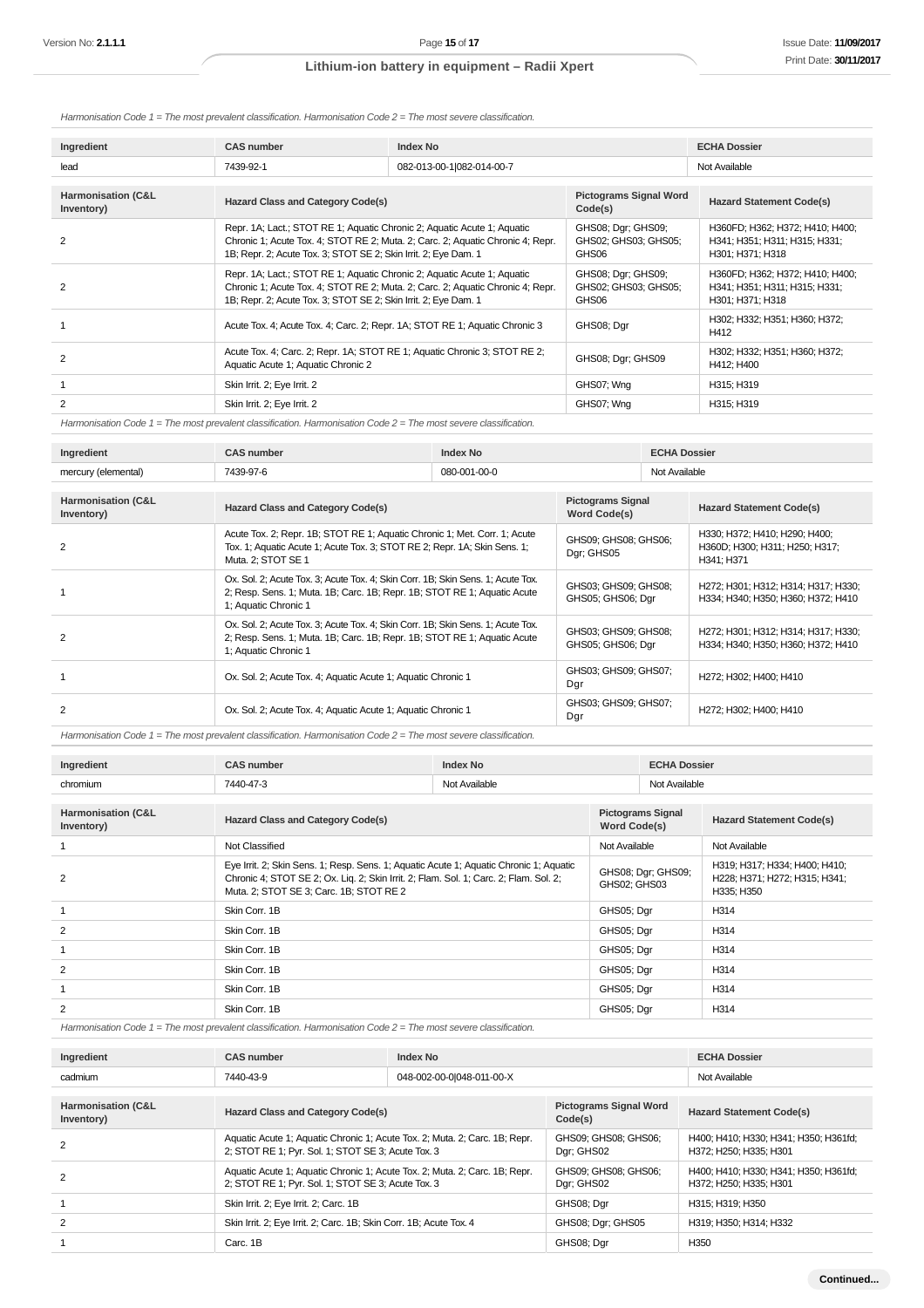| 2                                           | Carc. 1B                                                                                                             |                                                                                                                                  | GHS08; Dar                            | H350                            |
|---------------------------------------------|----------------------------------------------------------------------------------------------------------------------|----------------------------------------------------------------------------------------------------------------------------------|---------------------------------------|---------------------------------|
|                                             | Harmonisation Code $1$ = The most prevalent classification. Harmonisation Code $2$ = The most severe classification. |                                                                                                                                  |                                       |                                 |
| Ingredient                                  | <b>CAS number</b>                                                                                                    | <b>Index No</b>                                                                                                                  |                                       | <b>ECHA Dossier</b>             |
| bisphenol A/ phosgene polymer               | 25971-63-5                                                                                                           | Not Available                                                                                                                    |                                       | Not Available                   |
| <b>Harmonisation (C&amp;L</b><br>Inventory) | <b>Hazard Class and Category Code(s)</b>                                                                             |                                                                                                                                  | <b>Pictograms Signal Word Code(s)</b> | <b>Hazard Statement Code(s)</b> |
| 1                                           | Skin Irrit. 2; Eye Irrit. 2                                                                                          | GHS07; Wng                                                                                                                       |                                       | H315; H319                      |
| 2                                           | Skin Irrit. 2; Eye Irrit. 2                                                                                          | GHS07; Wng                                                                                                                       |                                       | H315; H319                      |
|                                             | Harmonisation Code $1 =$ The most prevalent classification. Harmonisation Code $2 =$ The most severe classification. |                                                                                                                                  |                                       |                                 |
| <b>National Inventory</b>                   | <b>Status</b>                                                                                                        |                                                                                                                                  |                                       |                                 |
| Australia - AICS                            | Y                                                                                                                    |                                                                                                                                  |                                       |                                 |
| Canada - DSL                                | N (lithium fluorophosphate)                                                                                          |                                                                                                                                  |                                       |                                 |
| Canada - NDSL                               |                                                                                                                      | N (lead; graphite; bisphenol A/ phosgene polymer; ethylene carbonate; mercury (elemental); lithium cobaltate; chromium; cadmium) |                                       |                                 |
| China - IECSC                               | Y                                                                                                                    |                                                                                                                                  |                                       |                                 |
| Europe - EINEC / ELINCS / NLP               | N (bisphenol A/ phosgene polymer)                                                                                    |                                                                                                                                  |                                       |                                 |
| Japan - ENCS                                | N (lead; graphite; bisphenol A/ phosgene polymer; mercury (elemental); chromium; lithium fluorophosphate; cadmium)   |                                                                                                                                  |                                       |                                 |
| Korea - KECI                                | Y                                                                                                                    |                                                                                                                                  |                                       |                                 |
| New Zealand - NZIoC                         | N (lithium fluorophosphate)                                                                                          |                                                                                                                                  |                                       |                                 |
| Philippines - PICCS                         | N (lithium cobaltate)                                                                                                |                                                                                                                                  |                                       |                                 |

| USA - TSCA |                                                                                                                                                                                              |
|------------|----------------------------------------------------------------------------------------------------------------------------------------------------------------------------------------------|
| Legend:    | $Y = All$ ingredients are on the inventory<br>$N =$ Not determined or one or more ingredients are not on the inventory and are not exempt from listing(see specific ingredients in brackets) |

## **SECTION 16 OTHER INFORMATION**

#### **Full text Risk and Hazard codes**

| <b>AUH019</b>    | May form explosive peroxides.                                              |
|------------------|----------------------------------------------------------------------------|
| H <sub>228</sub> | Flammable solid.                                                           |
| H <sub>250</sub> | Catches fire spontaneously if exposed to air.                              |
| H <sub>272</sub> | May intensify fire; oxidiser.                                              |
| H <sub>290</sub> | May be corrosive to metals.                                                |
| H300             | Fatal if swallowed.                                                        |
| H301             | Toxic if swallowed.                                                        |
| H302             | Harmful if swallowed.                                                      |
| H310             | Fatal in contact with skin.                                                |
| H311             | Toxic in contact with skin.                                                |
| H312             | Harmful in contact with skin.                                              |
| H314             | Causes severe skin burns and eye damage.                                   |
| H315             | Causes skin irritation.                                                    |
| H317             | May cause an allergic skin reaction.                                       |
| H318             | Causes serious eye damage.                                                 |
| H319             | Causes serious eye irritation.                                             |
| H330             | Fatal if inhaled.                                                          |
| H331             | Toxic if inhaled.                                                          |
| H332             | Harmful if inhaled.                                                        |
| H334             | May cause allergy or asthma symptoms or breathing difficulties if inhaled. |
| H335             | May cause respiratory irritation.                                          |
| H340             | May cause genetic defects.                                                 |
| H341             | Suspected of causing genetic defects.                                      |
| H350             | May cause cancer.                                                          |
| H351             | Suspected of causing cancer.                                               |
| H360             | May damage fertility or the unborn child.                                  |
| <b>H360D</b>     | May damage the unborn child.                                               |
| <b>H360Df</b>    | May damage the unborn child. Suspected of damaging fertility.              |
| <b>H360FD</b>    | May damage fertility. May damage the unborn child.                         |
| H361             | Suspected of damaging fertility or the unborn child.                       |
| <b>H361fd</b>    | Suspected of damaging fertility. Suspected of damaging the unborn child.   |
| H362             | May cause harm to breast-fed children.                                     |